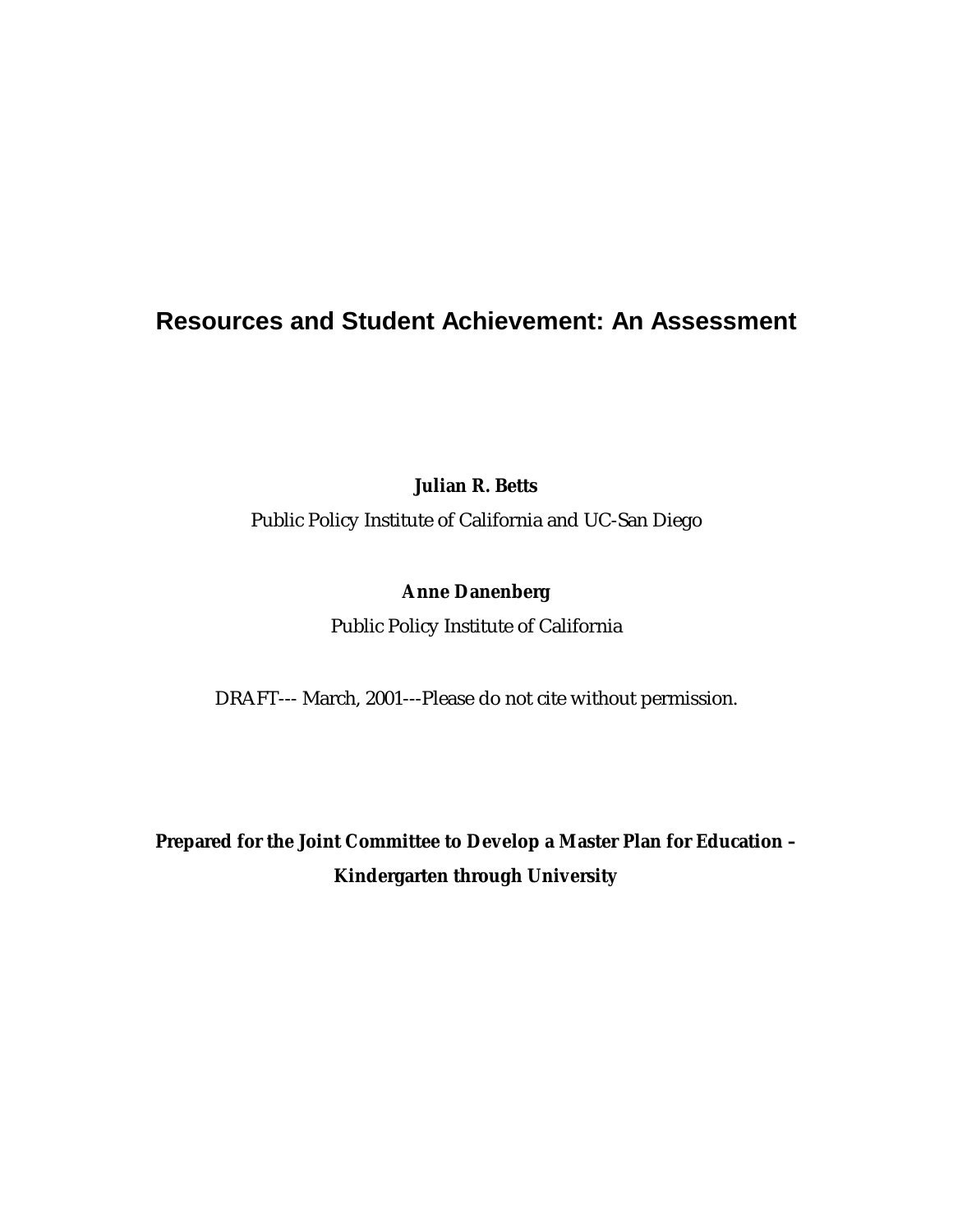### **Summary**

Although California has striven to equalize revenue across school districts, disparities in student achievement and school resources – broadly defined to include teacher quality as well as revenue – remain large. This paper asks whether increasing school resources in low-achieving schools can reduce or eliminate these achievement gaps in California.

We begin by reviewing the national and state-level evidence on the relationship between school resources and student achievement. Although the research results are mixed, most studies indicate a weak relationship between resources and achievement, especially compared to the strong correlation between student performance and socioeconomic status (SES). The most recent research using California data shows that teacher education, experience, and full credentialing are associated with modest gains in student performance.

With these California findings in mind, we simulate the benefits and costs of increasing resources in low-performing schools. We focus in particular on the achievement gap between California schools whose fifth-grade students score at the 25<sup>th</sup> percentile and 50th percentile on reading and math tests. Holding all other factors constant and equalizing teacher characteristics at the two sorts of schools, we predict that 1.3 percent more fifth-grade students at the low-achieving school would score at or above the median on standardized math and reading tests than is currently the case. This change would reduce the achievement gap by about 10 percent. We also estimate the benefits and costs of a more dramatic change in school resources: namely, raising teacher characteristics at low-achieving schools to the 90th percentile level for teacher qualifications statewide. In our simulation, this change reduces the achievement gap by about one third.

The cost of this more dramatic increase in teacher qualifications is approximately \$300 per student, or 6 percent of per pupil spending at such schools. However, this estimate must be taken with caution. Unobserved factors may be driving the observed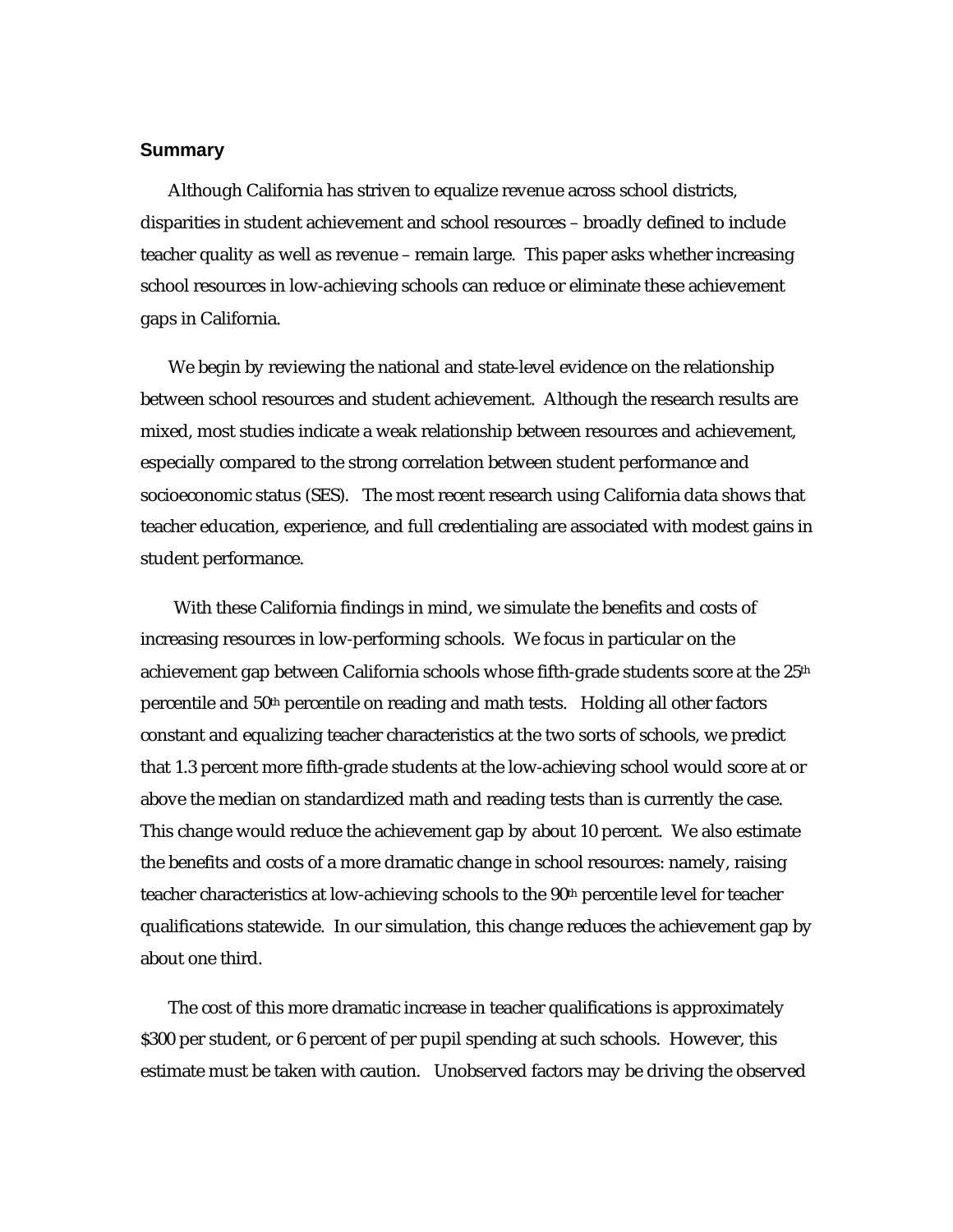correlations between school characteristics and student outcomes. If so, additional school resources may not have the predicted effects on student performance. Also, the actual costs of increasing teacher qualifications in this way would probably be much higher, as salaries would have to rise by an unknown amount to attract and retain the requisite number of qualified, experienced teachers. Finally, we cannot predict how much additional compensation would be needed to place these teachers in the neediest schools within districts. Given current salary arrangements between teachers and districts, intra-district salary bonuses might be necessary to attract a large number of certified, highly educated, and experienced teachers to low-performing schools.

In light of these and other uncertainties surrounding the relationship between school resources and student achievement, the report concludes with three recommendations for implementing and assessing large school reforms. First, such reforms should be phased in over five or six years. In the initial years, participating schools would be selected randomly. The state would then be able to evaluate the effectiveness of a reform by comparing student outcomes in participating and non-participating schools. This approach also allows for mid-course corrections before reforms were implemented statewide.

Second, California should develop a statewide student data system that allows policymakers to track improvements in student achievement over time. This "longitudinal" database, which Texas has had for several years, would greatly improve our knowledge of cost-effective school spending. It would also improve the Academic Performance Index, which is used to assess school quality in California, and do much to reconcile the divergent estimates of the dropout rate currently provided by the California Department of Education.

Third, we recommend that the state continue to use the Stanford 9 test as part of its statewide testing system. This continuity makes it possible to assess the long-term effects of recent reforms, such as class size reduction and the new state accountability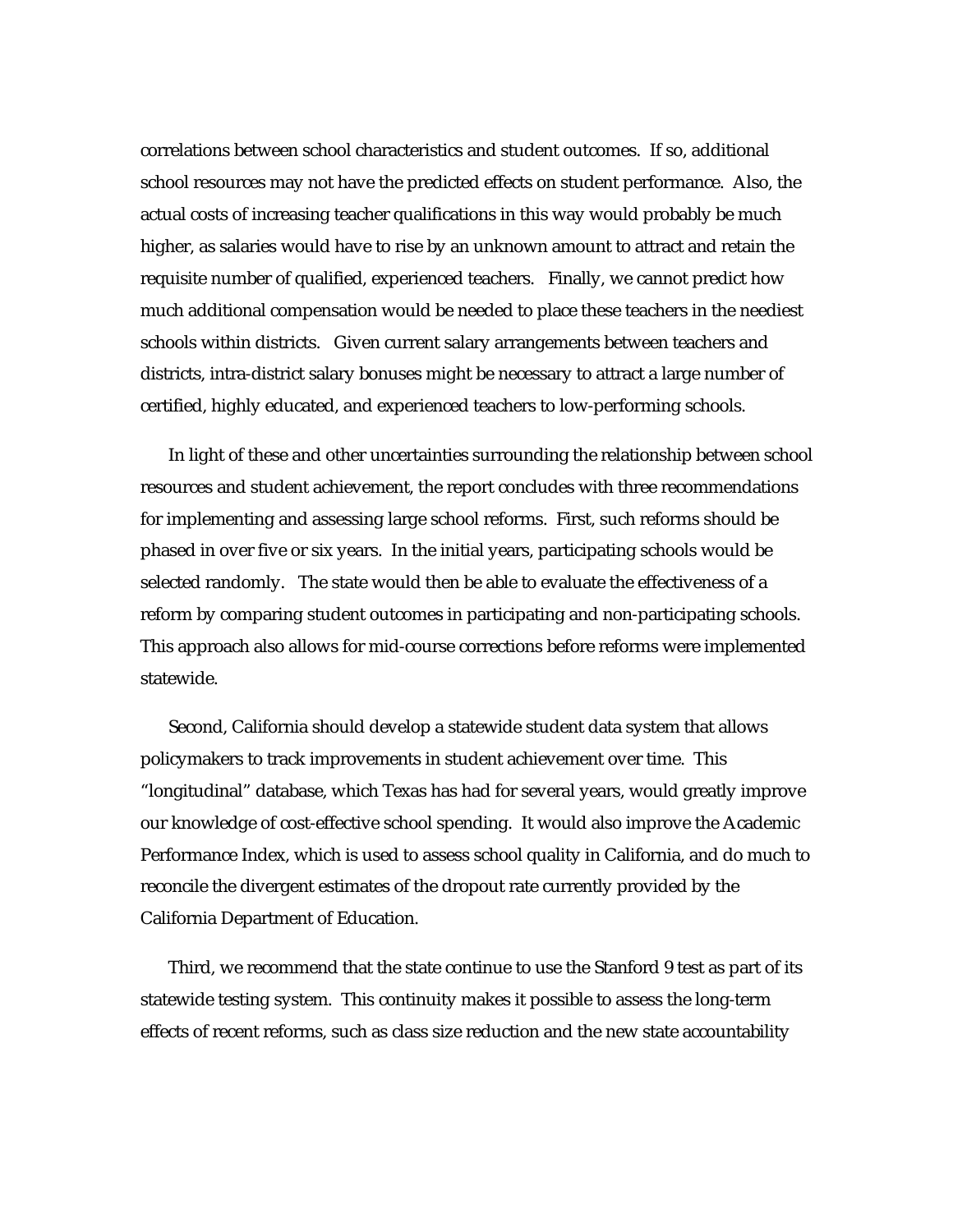system. Together, these three measures could shed new light on how to narrow inequality and raise achievement in California schools.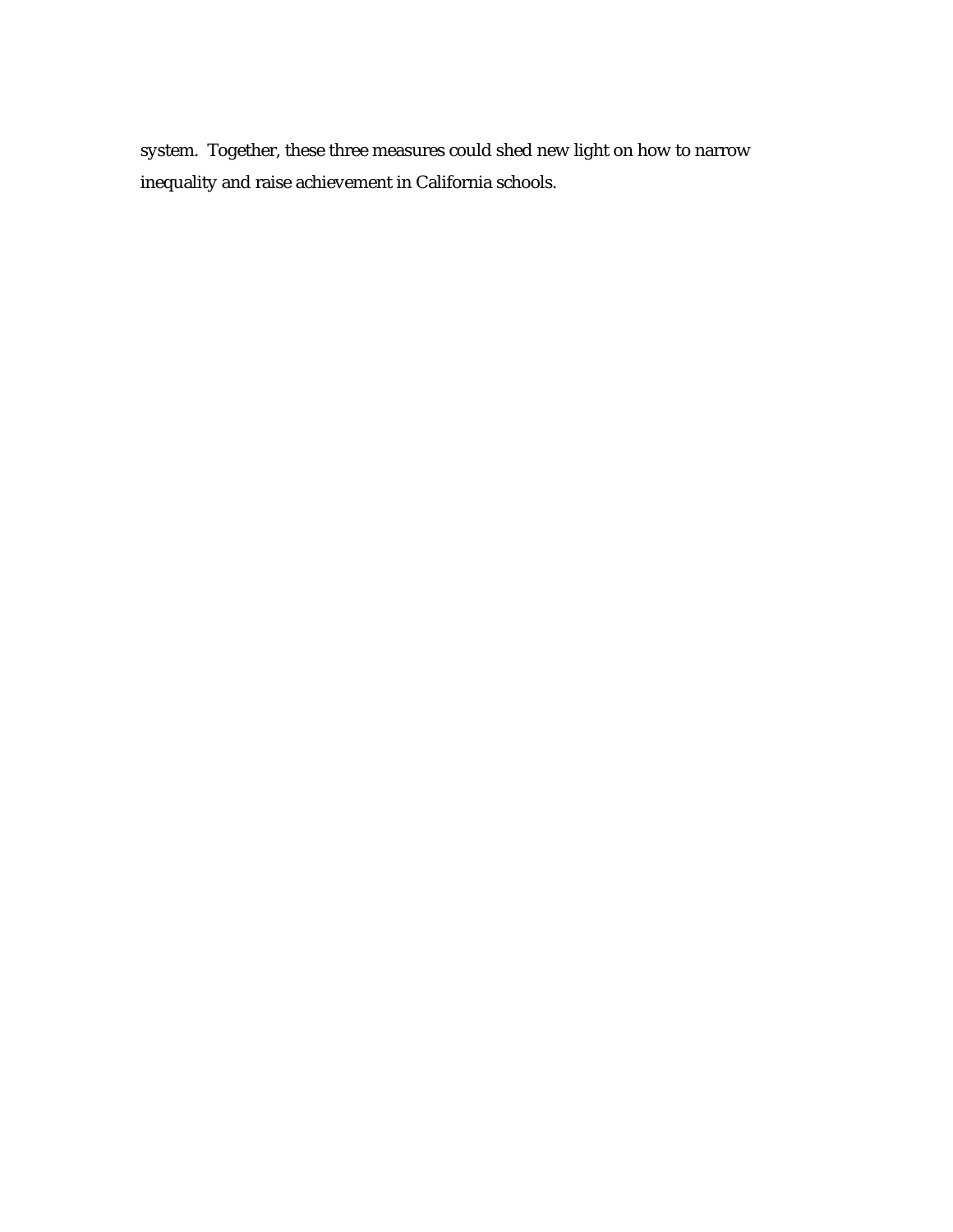#### **Introduction**

Since the early 1970s, California has done much to equalize revenue across school districts (Sonstelie, Brunner, and Ardon, 2000). Yet large disparities in both student achievement and school resources---broadly defined to include teacher characteristics and curriculum as well as school revenue---still remain. Both sorts of disparities are strongly related to socioeconomic status (SES). In general, students from low-SES families perform worse on standardized tests than other students . At the same time, school resources vary positively and systematically with student SES. Compared to other students, those from low-SES families attend schools with less educated and less experienced teachers. Low-SES students also attend high schools that offer fewer advanced courses (Betts, Rueben, and Danenberg 2000).

These findings raise the question: How much of the achievement gap in California can be traced to inequalities in school resources? This study addresses that question in two steps. First, it reviews the evidence on the relationship between school resources and student outcomes. Second, it asks how much California would need to spend to reduce or eliminate this achievement gap. This second question is implicit in adequacybased reforms both in California and other states.1 California's Public School Accountability Act of 1999, for example, allows schools with particularly low test scores to receive additional funds through the Immediate Intervention/Underperforming Schools Program (II/USP). Many other education bills and programs also provide additional resources to low-achieving schools or to those with high proportions of economically disadvantaged students with the expectation that these extra resources will boost academic performance.

However, the relationship between school resources and student outcomes is not nearly as clear as the one between SES and student achievement. As a result, the extent to which increased spending can reduce or eliminate California's achievement gap is uncertain. Because some of this uncertainty can be traced to the ways California gathers

<sup>&</sup>lt;sup>1</sup> For discussion of adequacy-based reform, see Rose (2000).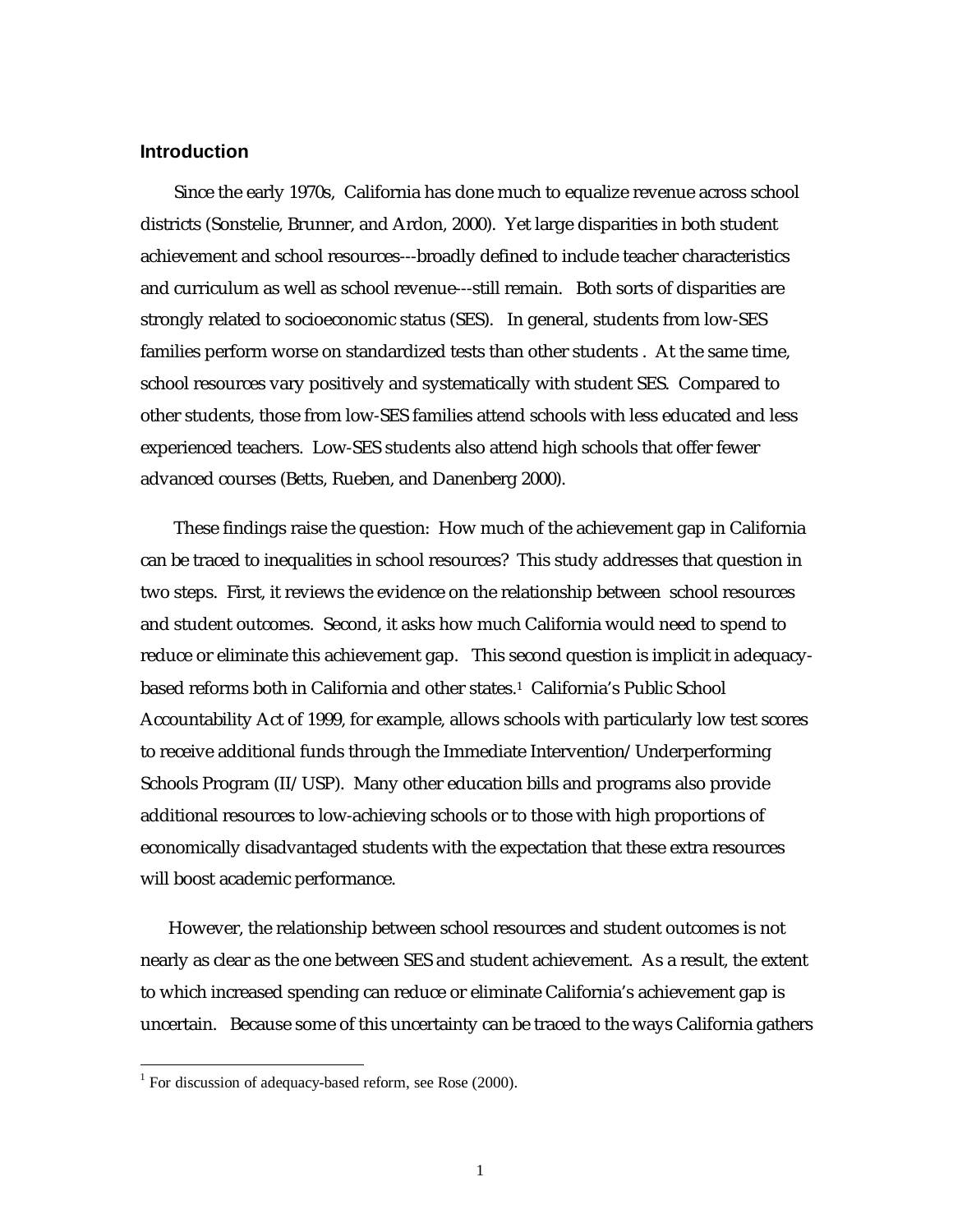data and implements educational reforms, we conclude the paper with three recommendations regarding data collection and program implementation.

### **School Resources and Student Outcomes: The Evidence**

Research on the relationship between school resources and student outcomes has been conducted intensively for almost four decades. Although the research results are mixed, they yield two basic lessons. First, school resources as we define and measure them do not account for large, systematic differences in student performance. Second, student SES overshadows all school-related factors in determining student achievement. The following discussion highlights the key national and state-level evidence for these conclusions.

### *National Evidence*

Most of what we know about school resources and student achievement comes from studies using national data-sets. One early and influential study, now known as the Coleman Report, examined variations in test scores across a huge sample of students in the mid-1960s (Coleman et al. 1966). The authors found that differences in class size, teacher education, and teacher experience accounted for very little of the large disparities in test scores across schools. Instead, the key factor appeared to be large variations in student SES. The Coleman Report generated considerable controversy, and researchers since that time have used different data sets to test its results. Although this later literature sometimes finds that school resources do affect student achievement, the report's main finding -- that resources matter less than the socioeconomic status of students -- has weathered these replication attempts well.

In a series of influential summaries of test-score research, Hanushek (1986, 1996) concludes that a small proportion of studies have found that additional school resources lead to significantly higher achievement.<sup>2</sup> Table 1, from Hanushek (1996), summarizes some of his findings. For many measures of school resources, such as class size, most

 $2$  Although Hanushek's claims have been influential, they are not universally accepted. See, for instance, the exchange between Hedges and Greenwald (1994) and Hanushek (1994).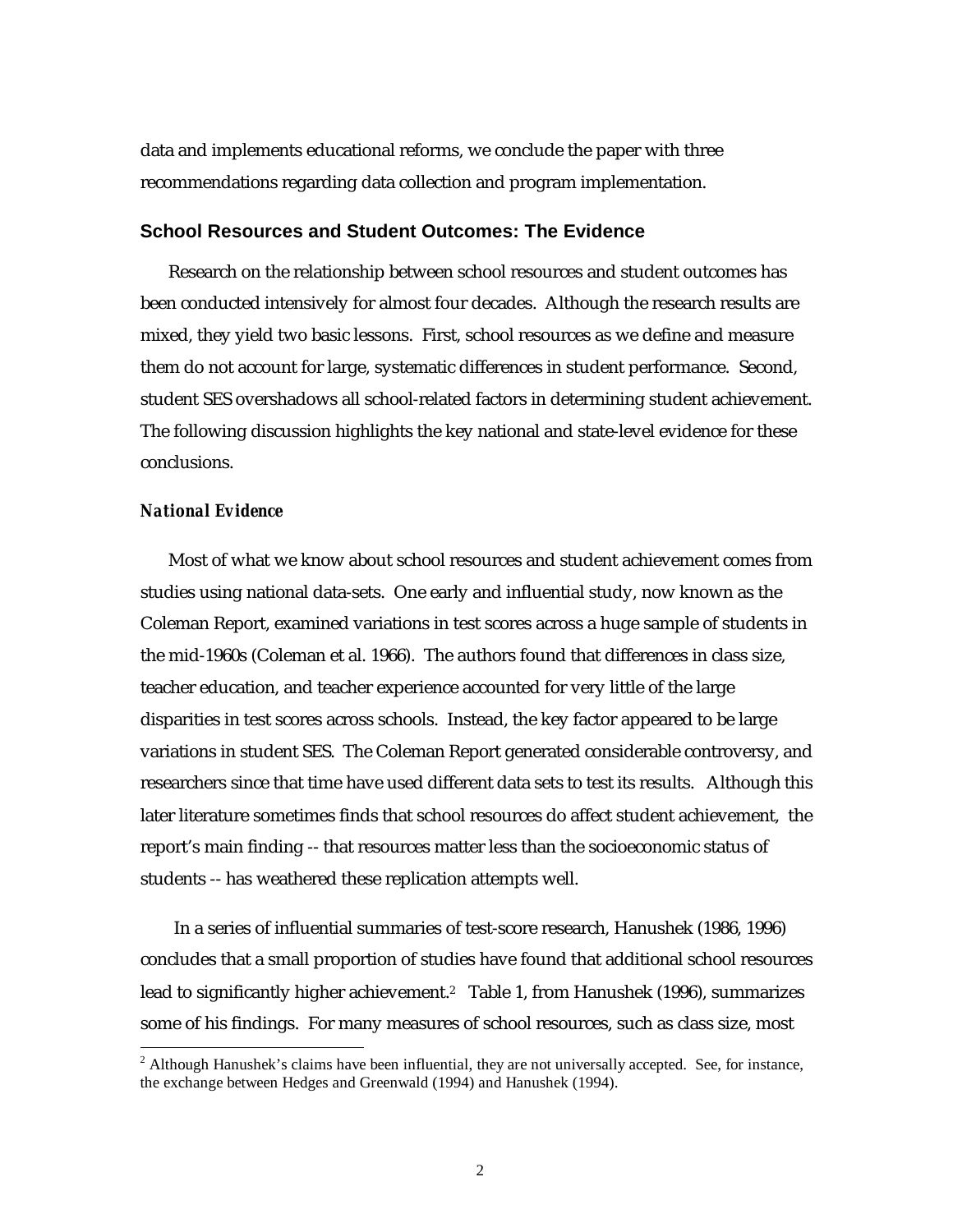studies find no significant link to student achievement. Other studies even find a link suggesting that more resources are associated with lower achievement. Of the various school resources examined in these studies, teacher experience is found most regularly to have a significant positive relation with student achievement. Overall spending per pupil and teacher salary are the school resources found to matter the second and third most often. Few studies have found that teacher education affects student achievement.

Other national studies reach different conclusions. A key example is a recent study by Grissmer, Flanagan, Kawata, and Williamson (2000), which models the average test scores in each state that participated in National Assessment of Educational Progress (NAEP) between 1990 and 1996 as a function of class size, teacher education, teacher experience, and several other measures of educational resources. They find that classsize variations explained more of the achievement gap than did variations in other measures of school resources, including teacher education and experience. In addition, the authors find that the test-score gap between minorities and whites was smaller in states with smaller class sizes. In light of these findings, the authors maintain that the most efficient use of education dollars is to reduce pupil-teacher ratios in states with high proportions of minority and disadvantaged students, encourage pre-kindergarten, and provide more adequate teaching resources. They also conclude that substantial productivity gains can be made with the current teaching force if working conditions are improved.

The Grissmer study draws on a large number of student test scores, but it measures resources at the state rather than at the school or district level. Even after combining state-level reading and math scores with the NAEP results, the study relies on only 271 observations. Thus, the results should not be seen as definitive. Klein, Hamilton, McCaffrey, and Stecher (2000) examine NAEP data from a slightly different set of years in the 1990s and find that Texas, which the Grissmer report ranks at the top of participating states, outpaced the national average in only one of four tests they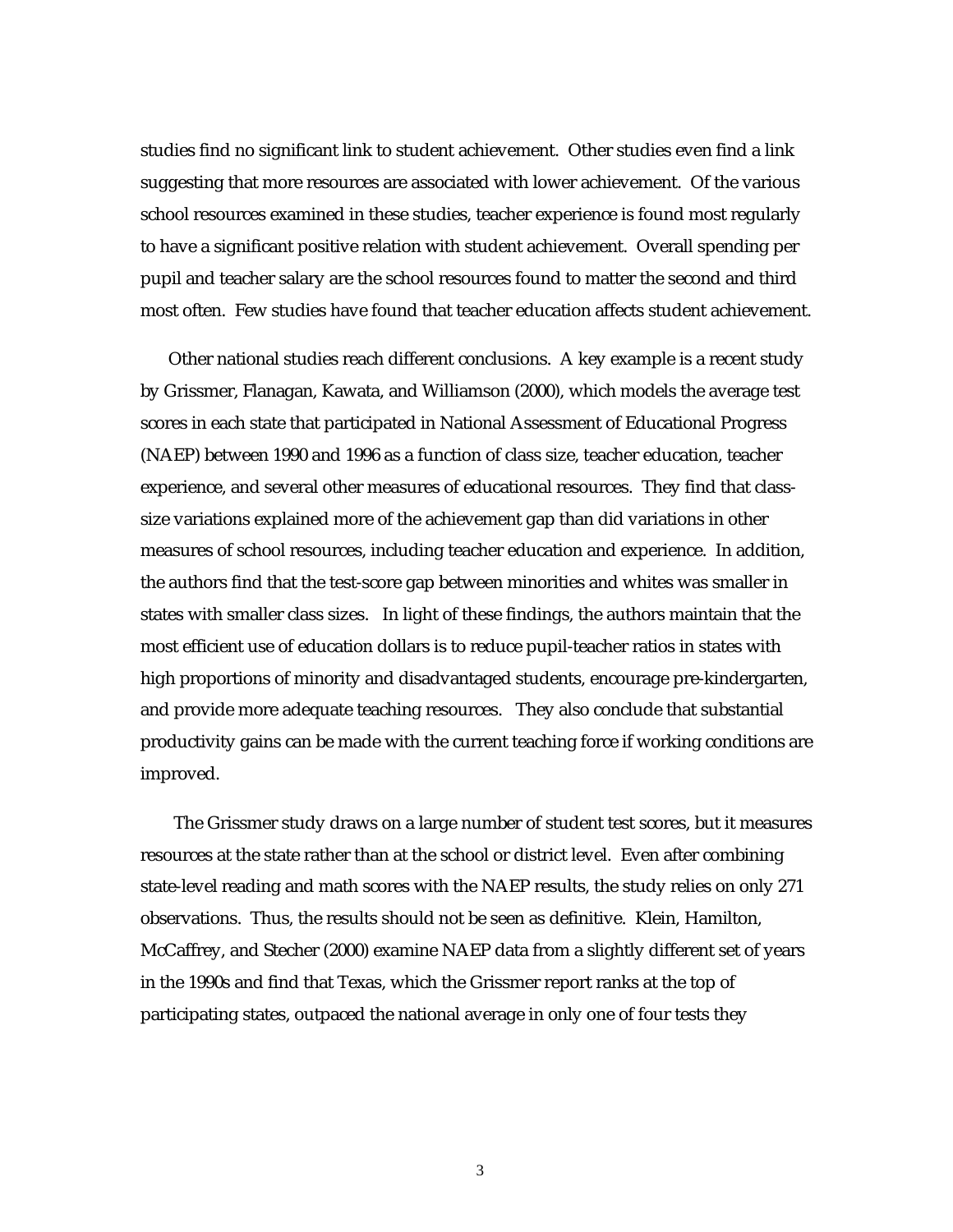examined.3 Darling-Hammond (2000) examines NAEP data from 1990 to 1996 and finds that teachers' credentials and experience were the two most important factors explaining inter-state variations in test scores, with class size being far less important. These conflicting conclusions indicate that aggregating data at the state level has its limitations. Small changes in the specifications and time period can lead to very different results. Furthermore, these data do not capture the striking variations across schools and districts, especially in a state as large and diverse as California.

In addition to the large body of research on school resources and test scores, a smaller literature examines the relation between school resources and the earnings of students after they leave school and enter the labor force. It may seem odd to ask whether school resources affect students' wages years later, but a key goal of public schooling is to prepare students for successful work lives. It is also possible that the link between school inputs and test scores is weak because tests do not measure the gains in skills that will prepare students for successful work lives. In the end, earnings may be a more useful measure of student success than test scores.

A number of studies have found a relation between adult males' earnings and school resources in their state of birth, but the literature is by no means unanimous (Betts 1996). Work by Betts (1995), Grogger (1996), and others shows that when school resources are measured at the school actually attended, the relationship between school inputs and earnings is not statistically significant. More to the point, the estimated effect of raising school spending on students' subsequent earnings is extremely small. This is true regardless of whether one measures school resources at the school actually attended, in the district attended, or whether one instead uses the person's state of birth to create a rough proxy for school resources.

It is also useful to examine whether school resources are related to the amount of schooling students ultimately attain. Betts (1996) reviews this relatively small body of research and finds weak evidence that school resources affect educational attainment.

<sup>&</sup>lt;sup>3</sup> For a critique of these two studies, see Hanushek (2001).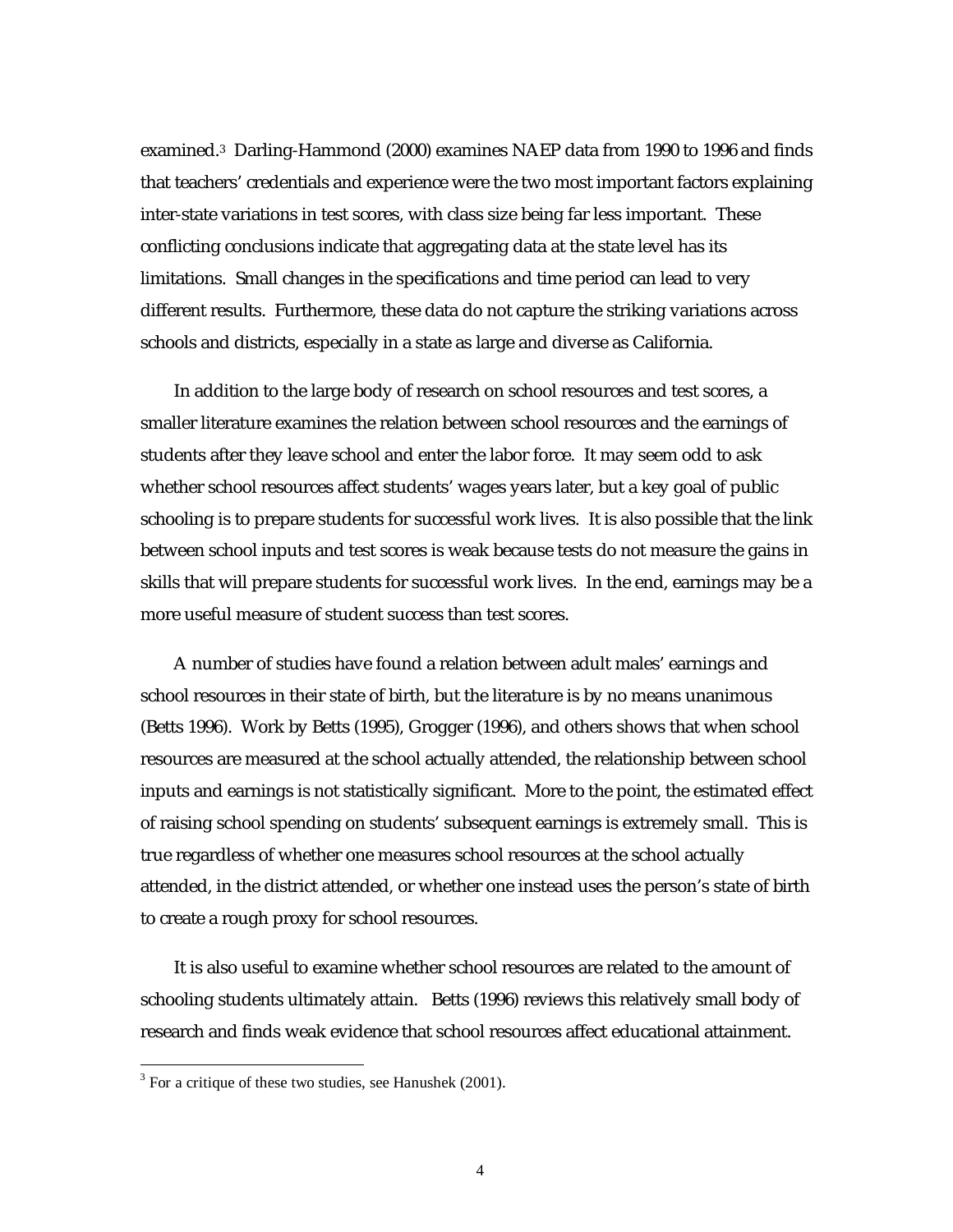In short, four decades of intensive research at the national level suggests a relatively weak relationship between school resources on the one hand and student achievement, educational attainment, and future earnings on the other.

#### *State-Level Evidence: Tennessee and Class-Size Reduction*

Perhaps the most famous state-level experiment of the last two decades is Tennessee's class-size reduction of the 1980s. Students in kindergarten through third grade were randomly assigned to one of three groups. The first group had class sizes as low as 15 students; the second group had class sizes in the low 20s and one teacher's aide per class; and the third group had class sizes in the low 20s. Since then, numerous studies have compared test scores for the three groups.

The results indicate that students placed in the small classes learned more quickly than other students. Most of the gains accrued to students in the first year they were in smaller classes, and low-SES students gained somewhat more than others. However, these gains virtually disappeared after students were returned to regular-sized classes (Krueger and Whitmore 1999). Specifically, students in smaller classes had a 4.5 percentile point advantage over other students at the end of third grade, but this advantage had diminished to 1 percentile point by the end of eighth grade. (For example, students that ranked in the 50th percentile on a national test would have risen to the 49th percentile.) In percentage terms, the deterioration in the test-score advantage was slightly higher for students receiving free lunch and slightly lower for black students.

The Tennessee experiment offers the most persuasive evidence to date for reducing class size. Even so, the results suggest that such reductions produce very modest gains, especially if students are placed in larger classes in later grades.

#### *Evidence from California*

A number of recent studies have examined school resources and student achievement in California. For example, Betts, Rueben, and Danenberg (2000) analyze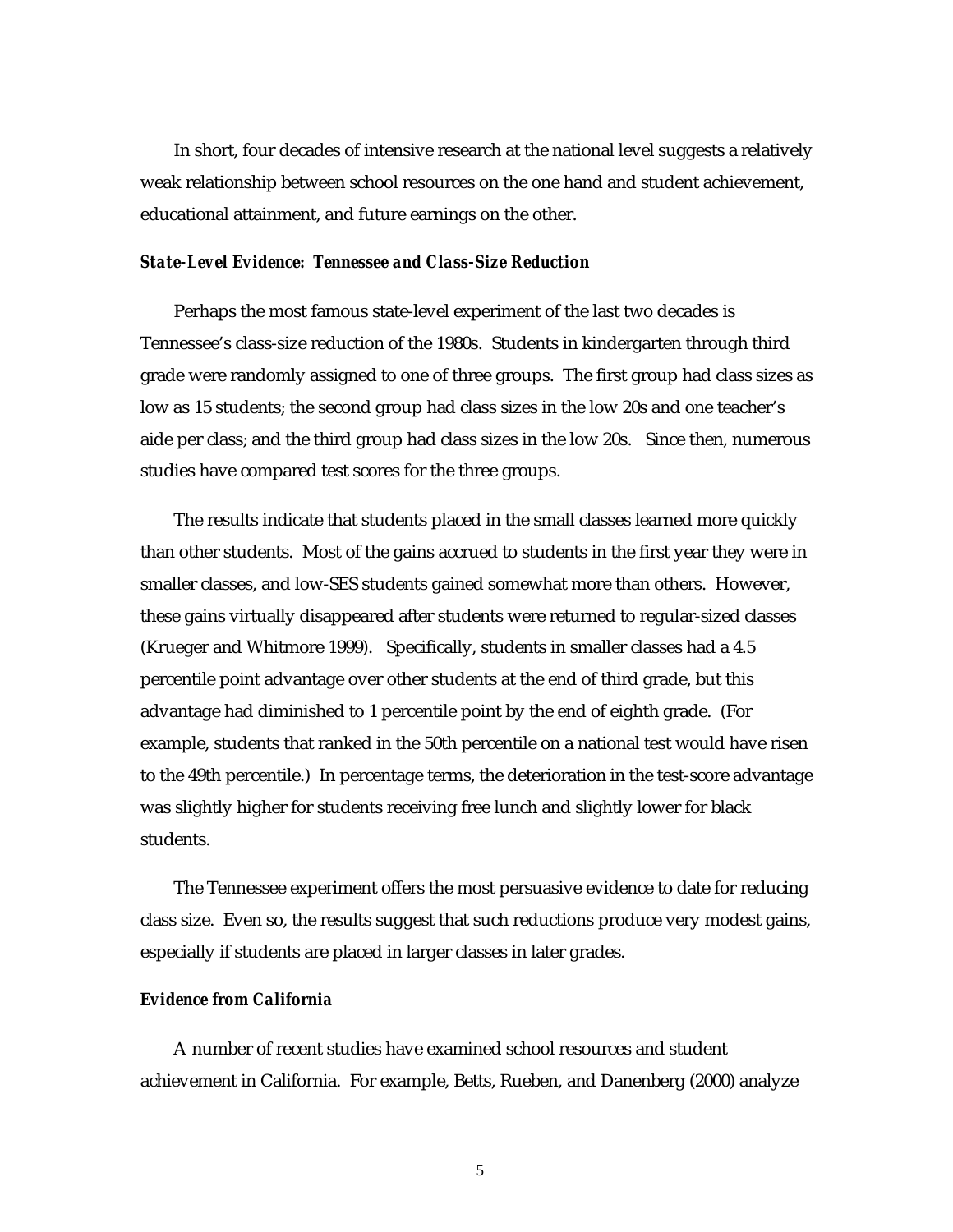the distribution of resources and test scores at the school level for 1997-98. They found that teachers serving low-SES students were considerably less prepared and experienced than teachers serving other students (Figure 1).4 They also found that low-SES schools had relatively low test scores, raising the question of whether their low achievement was caused by a lack of resources or by the direct effects of poverty.

Regression analyses suggest that school resources did affect achievement, but only slightly. Figure 2 shows the predicted effects on student performance when, holding all other factors constant, a typical school moves from the 25th to the 50th and then to the 75th percentile in SES, class size, or teacher characteristics. As the first trio of bars indicates, the predicted effects of SES on student achievement are large. Schools at the 75th percentile in SES would have 57.5 percent of its students performing above national norms, compared to just 26.8 percent of students at schools at the 25<sup>th</sup>-percentile. The remaining bars show the predicted effects of changing measures of school resources. All variables in the figure except for class size have a statistically significant impact on student achievement. But the predicted impacts of changing teacher credentials, experience, education, or class size are minor compared to the impact of student SES.

The CSR Consortium (1999, 2000) has also studied the effect of recent class-size reductions in California. As the Consortium authors note, limitations in the state's student data system along with the wholesale implementation of the reform itself prevent them from drawing firm conclusions. The first two reports by the CSR Consortium provide some evidence that third-grade test scores have risen modestly because of class size reductions. In the first year of the study, the CSR Consortium (1999) compared test scores in the state test, the Stanford 9, between students at elementary schools that had implemented class size ceilings of 20 students with students at schools that had not yet adopted the reform. However, the students at schools that did not implement class-size reduction in the first year came from lower- SES families, making any simple comparison problematic. The authors attempt to adjust statistically

<sup>&</sup>lt;sup>4</sup> In this study, SES is measured by the percentage of students receiving full or partial lunch assistance.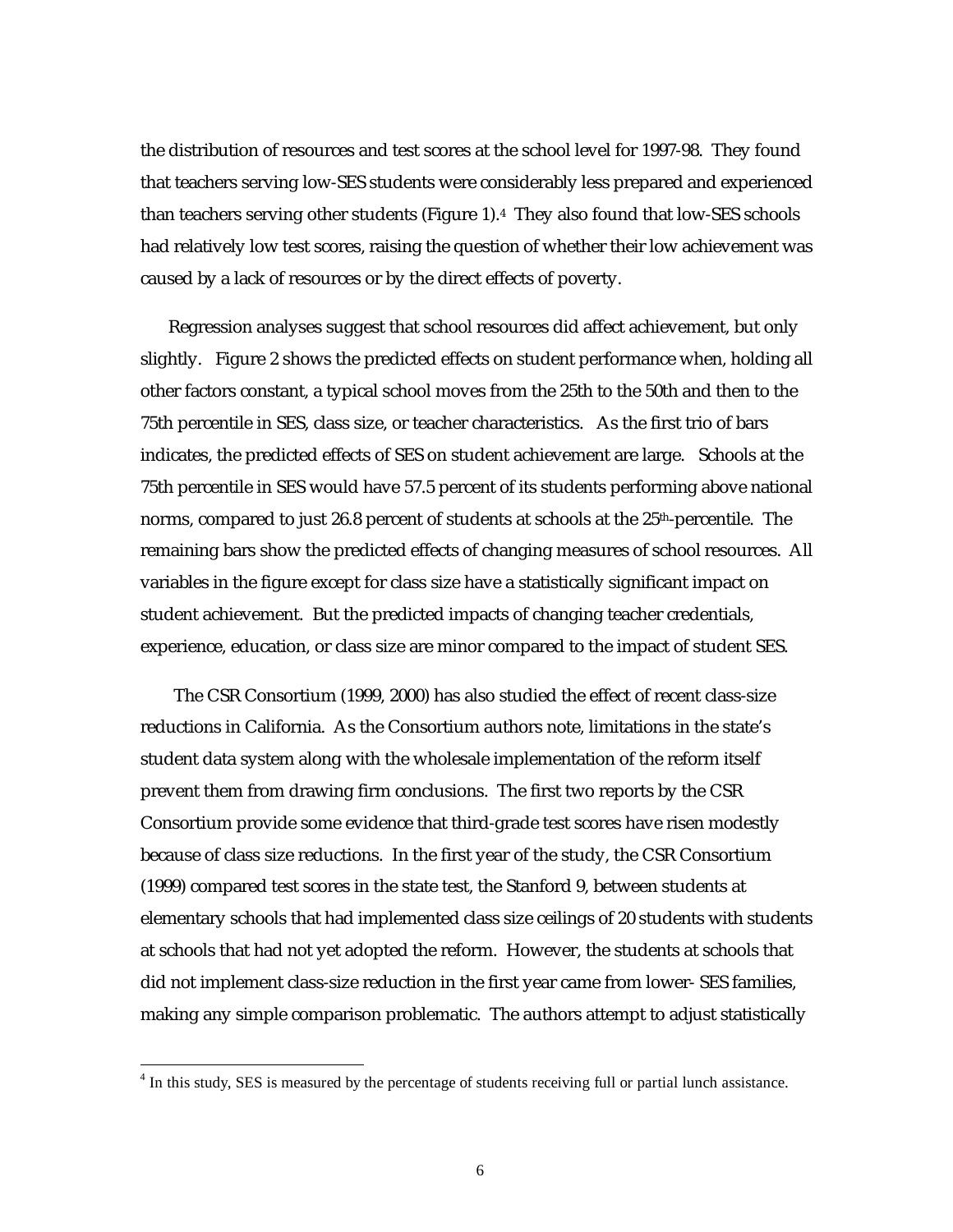for this problem but express reservations about the reliability of their results. The second CSR Consortium report (2000) uses a more complex comparison technique to estimate the effects of class-size reduction. Again, the authors find statistically significant but modest effects of class-size reduction and indicate that the lack of a true comparison group prevents them from generalizing their results.

 In short, research in California and the nation as a whole has failed to overturn the main finding of the Coleman Report (1966). Compared to SES, school resources appear to play a modest role in determining variations in student achievement. Many observers regard the class-size reductions in California as improvements in school quality, but the effects appear to be smaller than in the Tennessee experiment.

#### **Estimated Costs of Narrowing the Student Achievement Gap**

With these results in mind, we turn to the question of how much California would need to increase school resources to reduce or eliminate achievement gaps. Using data from previous PPIC work,<sup>5</sup> we simulate the allocation of additional resources to lowscoring schools and gauge the effects of these changes on test scores. The three central questions for the simulation are:

- How much would we need to increase resources at schools at the 25th percentile of student achievement to match test scores at schools at the 50th percentile?6
- Among the measures of teacher quality, which appear to be the most costeffective ways of increasing student achievement at low-performing schools?
- How much would such increases in school resources cost the state?

 $\overline{a}$ 

We omit class size from the analysis because the results of Betts, Rueben, and Danenberg (2000) indicate that it had no significant effect on student achievement.

<sup>&</sup>lt;sup>5</sup> Specifically, we use school resource estimates from Betts, Rueben, and Danenberg (2000), teacher salaries from Rueben and Herr (2000), and overall school costs from Sonstelie (2000).

<sup>&</sup>lt;sup>6</sup> The simulation examines the performance of fifth graders on reading and math tests in spring 1998. We compare the average characteristics of schools that rank between the 45th and 55th percentile of test scores with those of schools that rank between the 20th and 30th percentile of test scores. We can think of these schools as representing the 'middle' or 'median' schools in the former case and 'bottom-quarter' schools in terms of student achievement.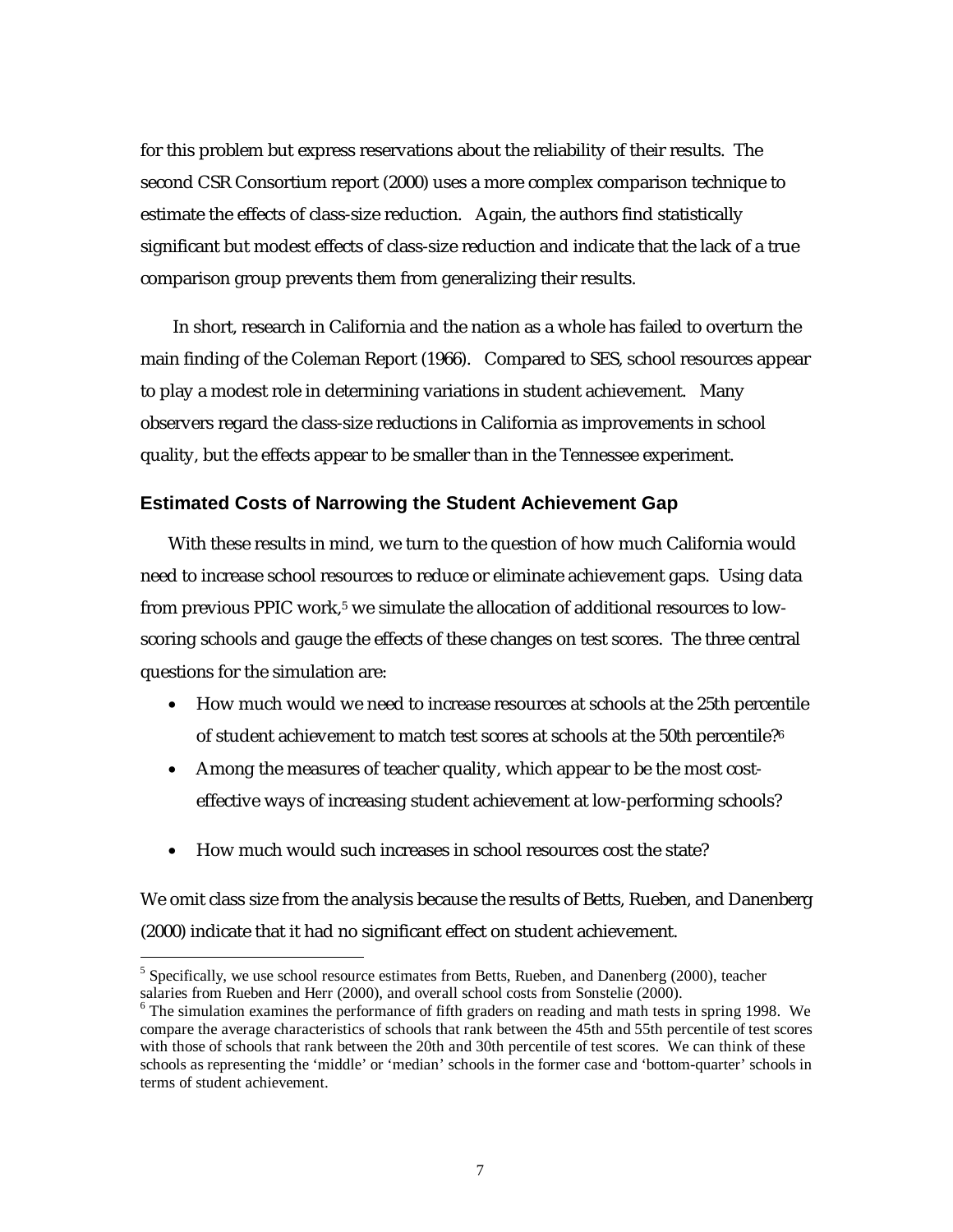It should be noted that the simulation is meant to be illustrative rather than prescriptive. Credentialed, experienced, and highly educated teachers cannot be produced by fiat or compelled to teach at particular schools. Instead, supply and demand, collective bargaining agreements, and other labor market and policy considerations govern these arrangements. This exercise simulates student outcomes if teacher characteristics could be distributed without regard for these considerations.

Figure 3 shows the achievement gap in the percentage of students at or above the national median scores in reading and math under various scenarios. The dark bars show the actual gap in this achievement measure between the schools at the 25th and 50th percentiles of student achievement. These gaps are roughly 15 percent, which is to say that schools at the 25th percentile of school achievement have 15 percent fewer students scoring at or above the national median than do schools at the 50<sup>th</sup> percentile. The cross-hatched bars show a very slight reduction in the predicted gap if teacher characteristics were equalized across the two types of schools. The gap in math scores is predicted to drop from 15.6 percentage points to 14.3 percentage points, while the gap in reading achievement is predicted to drop from 15.1 percentage points to 13.8 percentage points—gains of only 1.3 percent more students scoring at or above the national median for each test.

The lightest bar shows the predicted gap if policymakers were able to make much more significant changes in teacher quality at low-performing schools. Specifically, it indicates predicted outcomes if the state could raise teacher quality at these schools to match teacher quality at schools that rank in the 90th percentile for teacher characteristics. Even when we increase resources to these levels, the predicted increase in test scores at the low-performing schools is rather modest---on the order of 5 percent to 5.5 percent more students would score at or above the median. According to these calculations, even very large increases in teacher quality would not eliminate the achievement gap; rather, they would decrease the gap by about a third.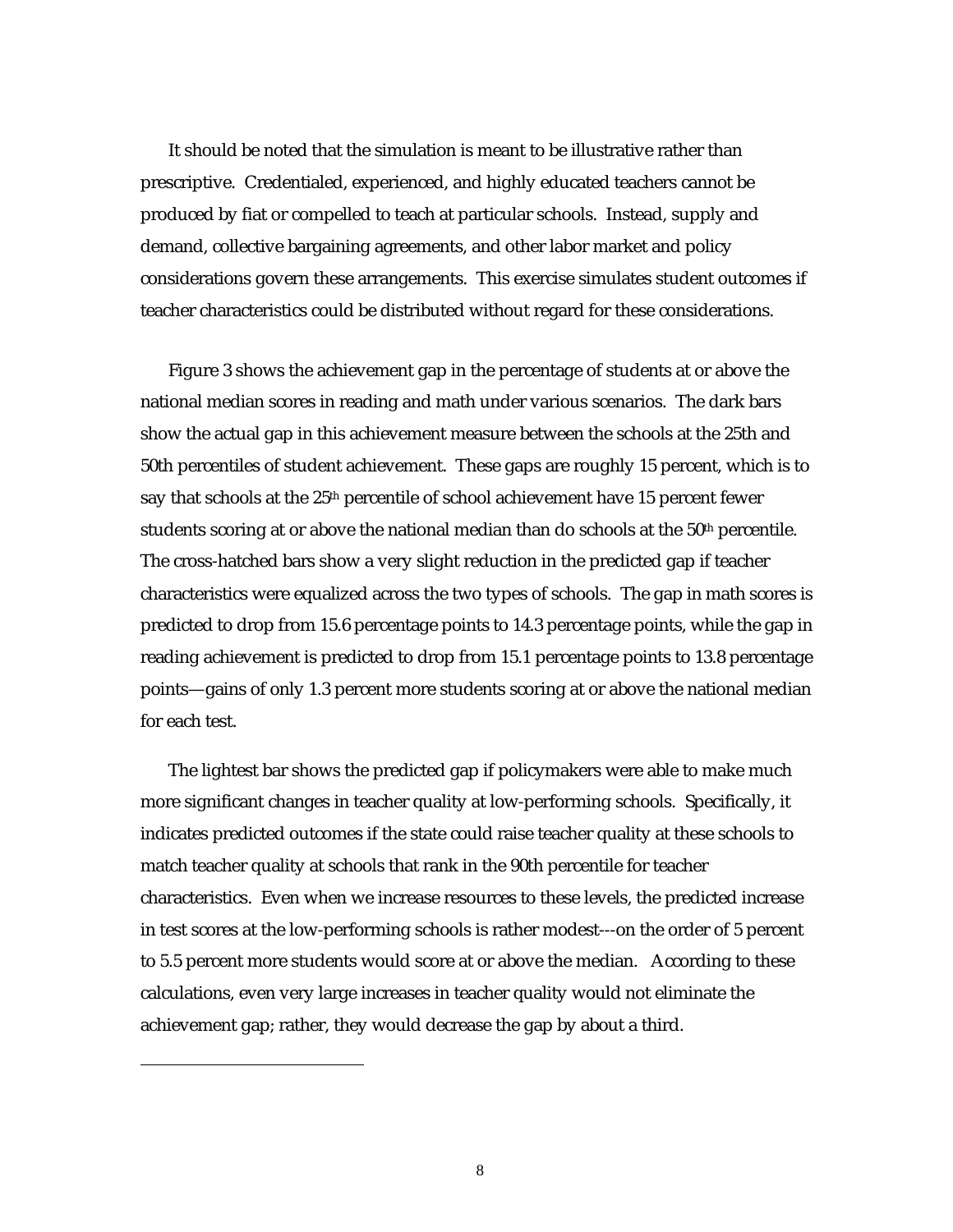Table 2 presents the estimated benefit, cost, and benefit-cost ratios of improving teacher qualifications. Each of the three teacher characteristics – experience, educational attainment, and full credentialing – is considered separately. Benefits are defined as the predicted gain in the percentage of students scoring above national norms. Additional costs are derived from salary schedules in Rueben and Herr (2001), and the benefit-cost ratio is the ratio of these two terms.8 Our sample of low-performing schools includes about 10 percent of all elementary schools in the state.

Table 2 suggests that, at least for fifth-grade math and reading achievement, the benefit-cost ratios for teacher characteristics vary substantially. Having a fully credentialed teacher in every classroom has the greatest benefit relative to its cost, followed by increasing the percentage of teachers with a master's degree. For reading achievement, reducing the number of teachers with at most a bachelor's degree and increasing teacher experience are the third and fourth most cost-effective reforms. For math achievement, these last two measures are reversed; teacher experience ranks third and increasing the percentage of teachers with at most a bachelor's degree ranks fourth.

As the table indicates, in order to improve math scores, the total cost of improving teacher characteristics in this way comes to almost \$82.3 million, or just over \$306 for each student at these low-performing schools. For reading, the costs are virtually identical. Given that average spending per pupil in 1997-98 for the typical elementary school was \$4,881 (Sonstelie 2000), this spending increase seems modest. However, it must be emphasized that these changes would only narrow, not eliminate, the achievement gap. Furthermore, schools that perform below the 25<sup>th</sup> percentile would require larger increases for the same proportion of students to reach national norms. Finally, our figures represent the cost to a district of a more credentialed, educated, and experienced staff given its salary schedule. To attract such a staff, however, a district would probably have to raise its salary schedule. We have not included this extra cost in our calculations. Detailed longitudinal studies of teachers' careers in California over

<sup>&</sup>lt;sup>8</sup> The details of the approach appear in Appendix A.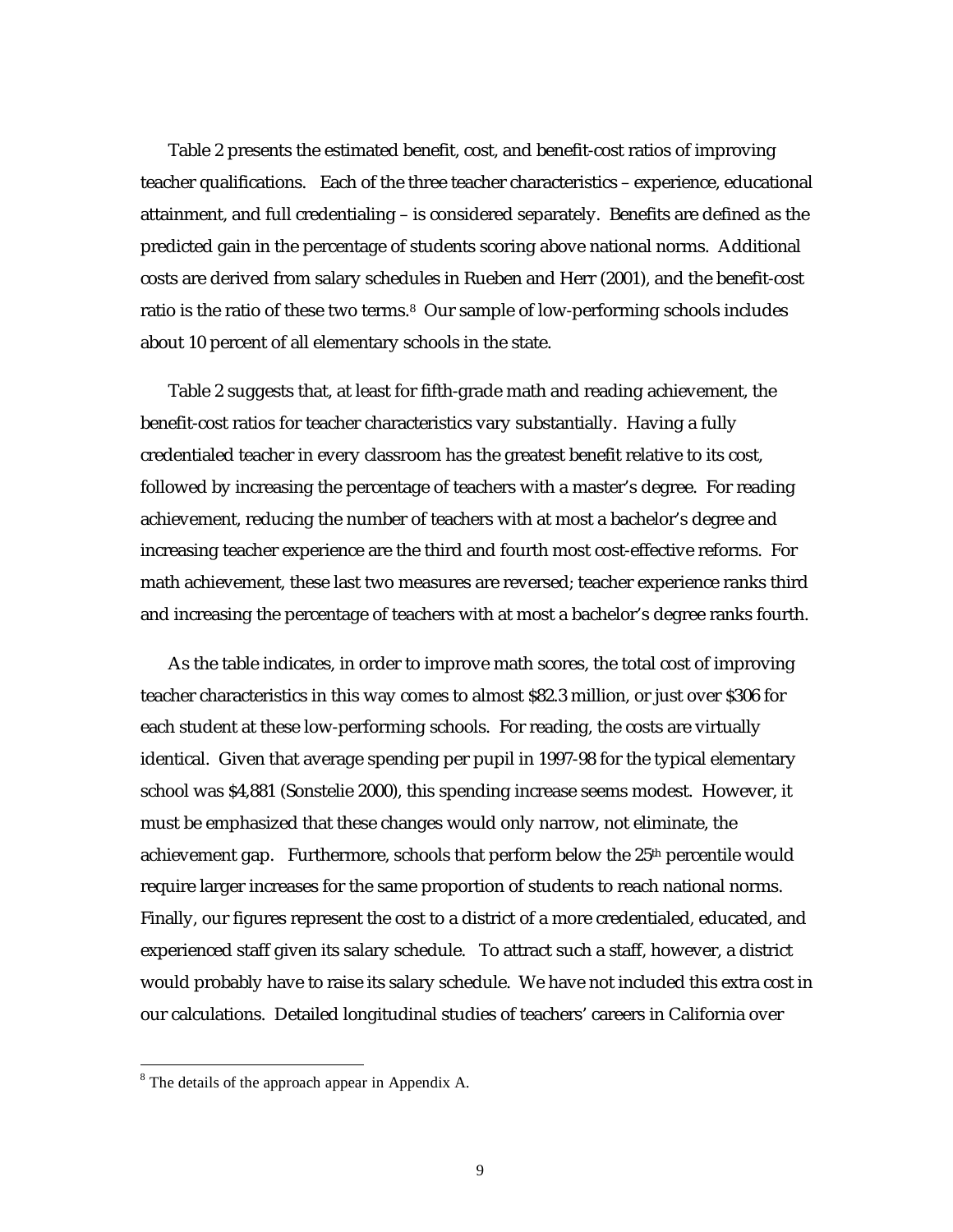many years could shed light on how much the supply of teachers might respond to such changes in salary schedules. Unfortunately, California at present lacks a data system that tracks teachers over time in this way.

#### **Data Collection and Program Implementation**

The simulation above shows how policymakers can use existing research to predict the likely effects of changing school resources on student achievement. The utility of this research depends on the thoroughness and accuracy of the data used to perform the simulation. If the analysis omits important determinants of student achievement, the results may be unreliable. Yet the way in which California currently collects data and implements major education reforms makes it difficult to identify these important determinants. As a result, we learn surprisingly little about the effectiveness of these reforms. For example, a lack of student-level data on gains in performance over time creates large uncertainties. In our simulation, too, the observed variation in school resources in any given year may pick up unobserved variations in other characteristics of students, parents, teachers or school administrators. Although the simulation should give pause to those who believe that equalizing school spending can by itself eliminate the achievement gap, the lack of adequate data for the analysis leaves many questions unanswered.

As a consequence of these methodological difficulties, California policymakers are often forced to rely on national research that may not be wholly relevant to California. For example, the class-size reduction (CSR) initiative appears to have been based on a demonstrably uncertain body of literature that is mostly national in nature. Although the Tennessee class size experiment has drawn national attention, Tennessee's student population differs in important ways from California's. These differences raise the possibility that class-size reduction in California might have quite different effects than those observed in Tennessee. Moreover, the Tennessee experiment reduced class size from about 23 to 15, while the California reform reduced class sizes from the upper 20s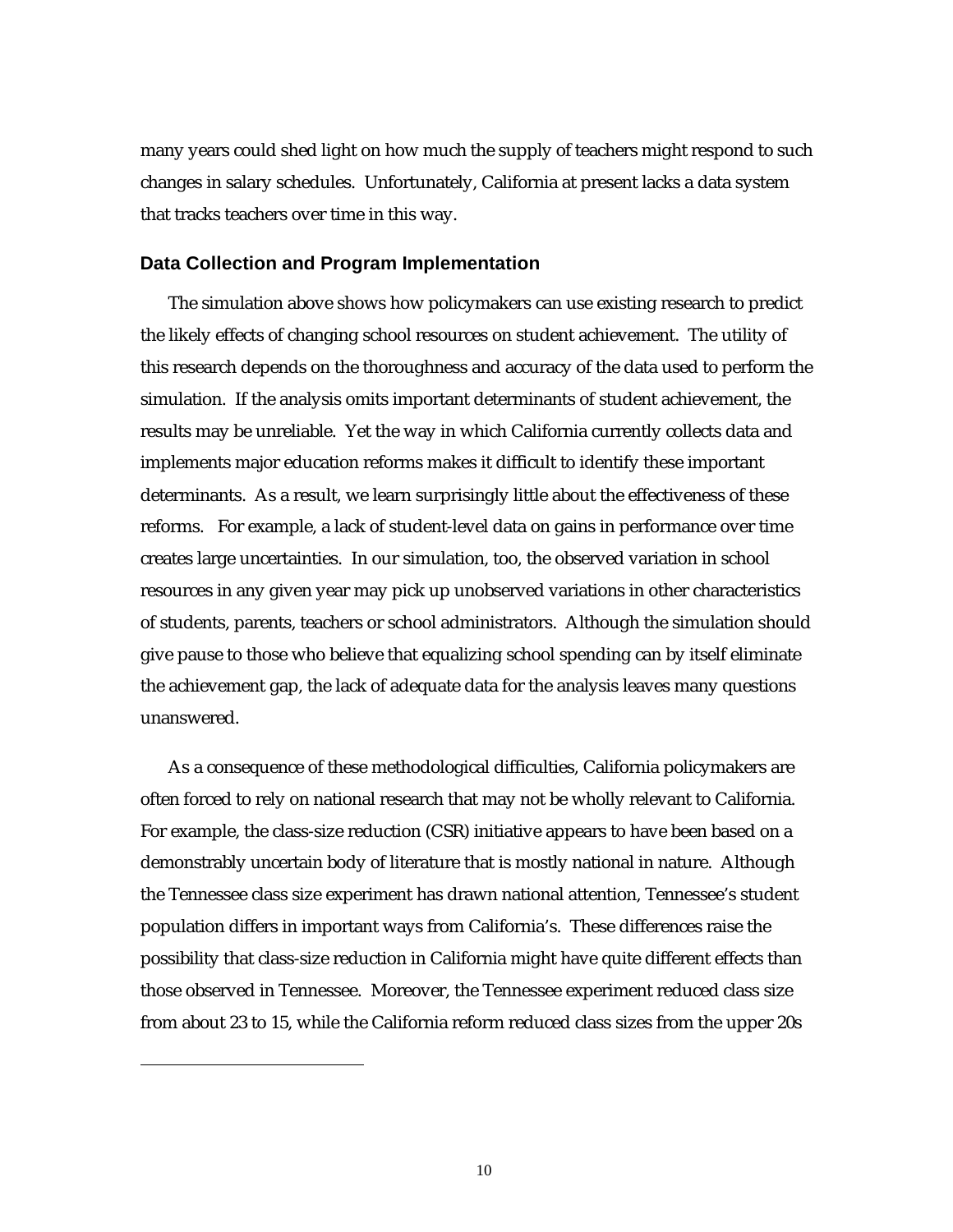to 20. If the effects of class size on achievement are non-linear, the Tennessee experiment might not provide an accurate guide to outcomes in California.

California policymakers deserve considerable credit for commissioning a formal evaluation of the CSR initiative. Because the reduction in class sizes was not phased in over time, however, it will be extremely difficult to evaluate its effects. The central problem is the lack of a control group against which to compare the gains in achievement of students placed in smaller classes. As mentioned earlier, the first CSR evaluation could only compare test scores of students in small classes to those of students who did not get smaller class sizes. However, the latter group of students does not represent a valid comparison group. As the CSR Consortium authors are careful to indicate, the students in larger classes were a highly non-random group: Schools with more disadvantaged students were markedly less likely to reduce class size in the first year of the program. So the finding that students in larger classes have lower test scores may in part arise simply because of these students' relative disadvantage.

In later years, state evaluators can compare achievement of students who received up to four years in small classes compared to just one, two, or three years for older cohorts. But a problem with comparing test scores of older and younger students is that these students will vary in their familiarity with test-taking, which affects test scores over time. Koretz (1996) recounts evidence that rising test scores in one school district reflected growing student (and teacher) familiarity with the test form. Because California has used the same test form since spring 1998, we cannot simply compare different student cohorts that have had differing degrees of exposure to the Stanford 9 test. This problem threatens to invalidate the evaluation of the relationship between test scores and class-size reduction in California.

A related and severe problem affecting the CSR evaluation is that the state's student test score databank does not follow individual students over time. This forces analysts to compare different cohorts of students in two different years. This is a potentially dangerous approach because different cohorts could vary in achievement for reasons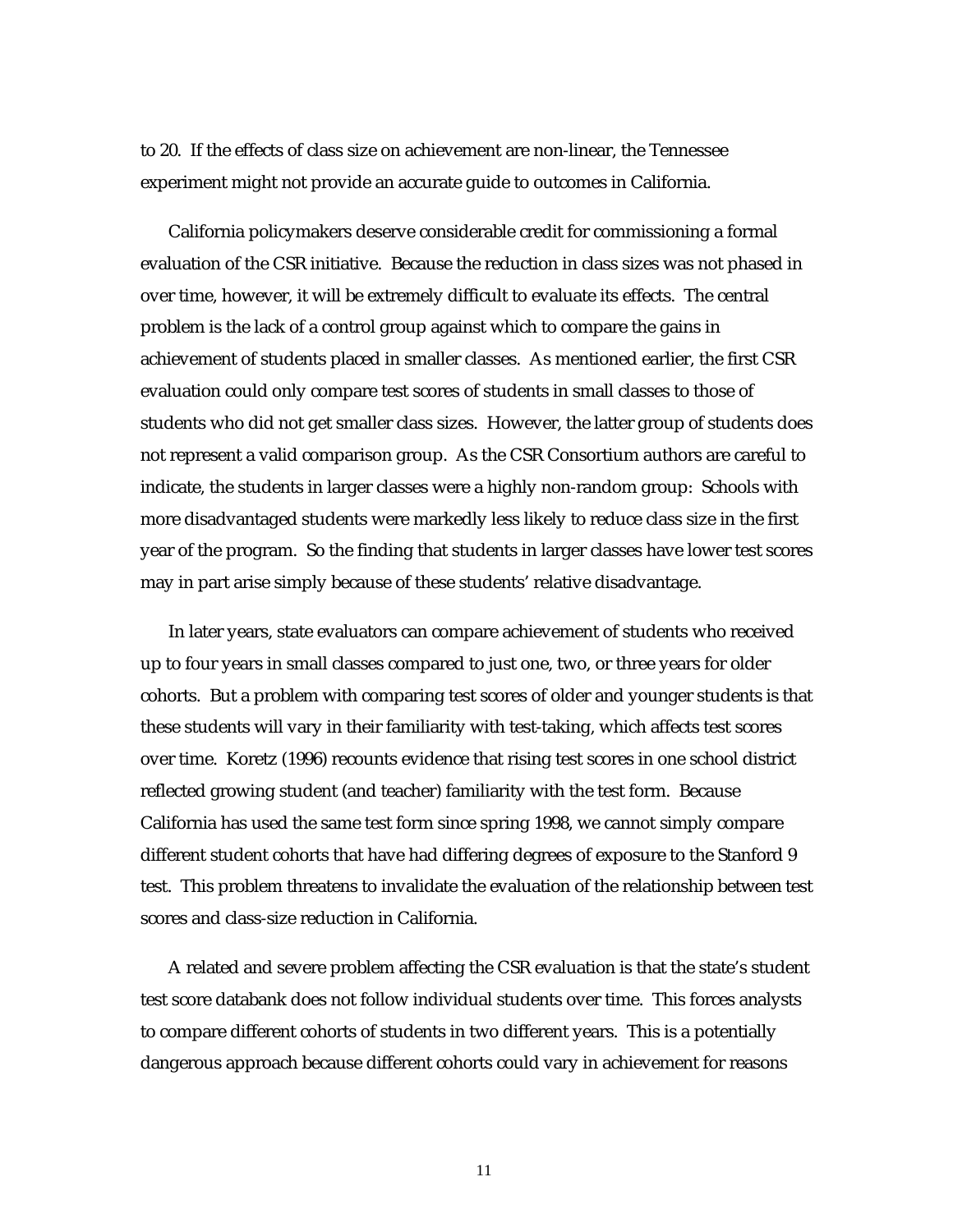quite unrelated to schools and teachers. The lack of a statewide database of this sort also creates problems for the Academic Performance Index, which the state uses to rank public schools. If test scores fall in second grade at Lincoln Elementary between 1999 and 2000, are teachers doing a less effective job as time passes, or does the decline represent some unobservable change in the students and their capabilities? We can never know with certainty. The only solution is to examine gains in test scores for individual students over time.

#### *A Proposal*

We propose several straightforward reforms that would vastly improve the ability of California to analyze the effectiveness of school resources and evaluate major educational reforms. If even a part of these proposals were implemented in the new Master Plan, it could revolutionize the quality of education research in California. It would also lessen the state's current reliance on out-of-state research, which might not apply to California's student population.

Our proposal has three parts:

*1. Any major educational reform should be phased in over five or six years. If more schools apply for the new program in initial years than the state can accommodate, the state should select schools randomly through a lottery.* 

This reform will achieve several goals. First, the phase-in can save money by lowering up-front costs and allowing for cost-saving mid-course corrections based on early evaluations. Second, schools that do not win the lottery create a group against which the schools undergoing reform can be compared. This change would allow for the first truly valid evaluations of education reforms. Also, a lottery will be perceived as fairer to schools compared to an opaque selection process. Of course, if policymakers wanted to direct the initial stages of a program to a particular group of schools, say, those with low test scores, they could still do so by restricting the program to those schools or, less drastically, by having a series of lotteries with different odds of "winning" for schools in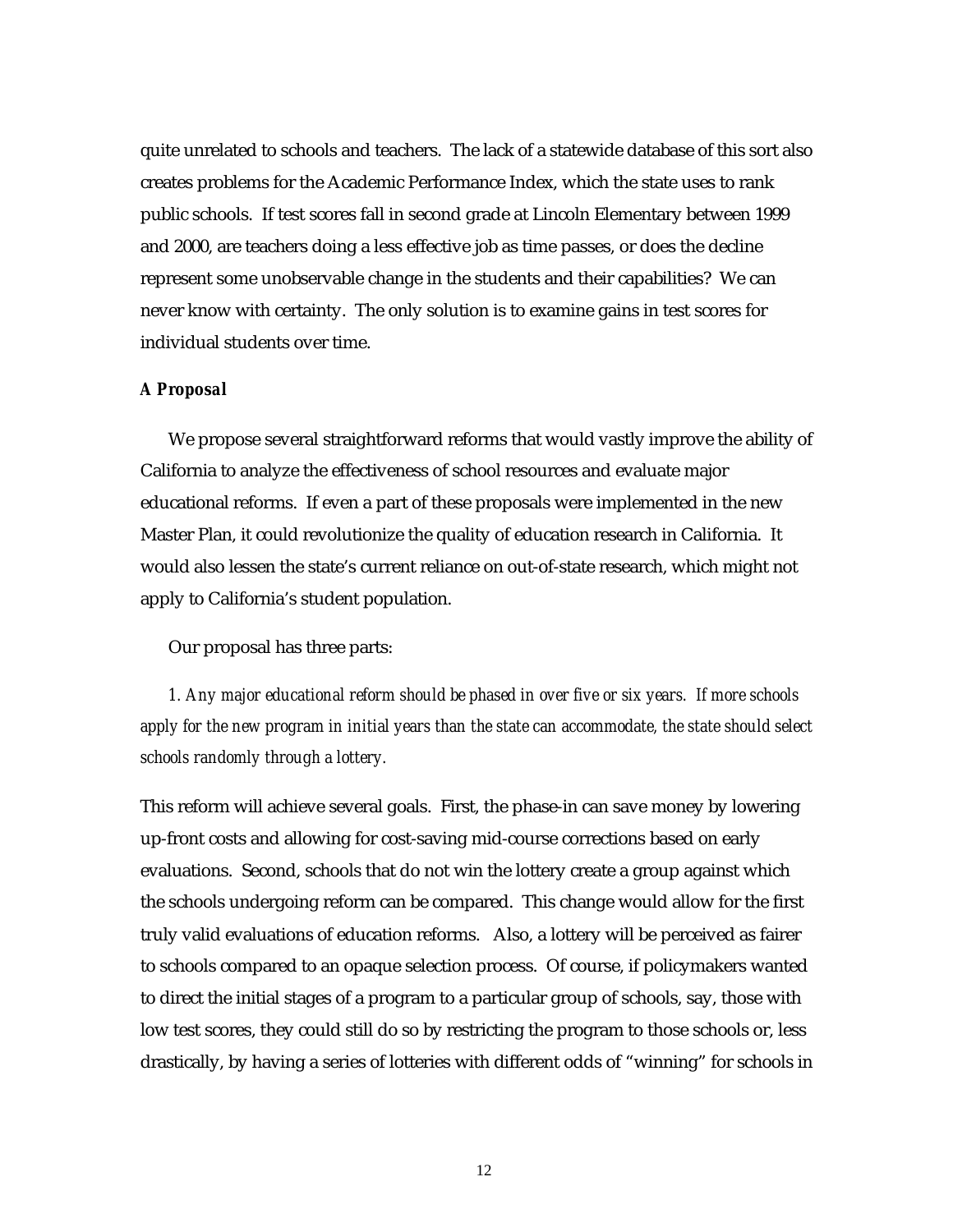different categories. Perhaps most usefully, the state could select a "stratified" random sample of schools in its lottery. It would sample schools across the socioeconomic spectrum; rural schools, suburban and urban schools; small schools and large schools. In this way the state could scientifically determine whether a specific reform worked better in some types of schools than others.

This approach might become all the more important given recent discussions in Sacramento about the possibility of moving away from categorical, top-down reforms to a more decentralized block-grant approach. Statewide evaluations of the sort we propose could do much to prove or disprove the notion that "one size fits all" in school reform. If the evaluations suggested that, in fact, one size did not fit all, then the evaluations would at the same time provide strong clues to each district about what might work best in its schools. Notably, few districts could afford to conduct similar evaluations on their own, and would probably lack a sufficiently large number of schools to learn anything with the same degree of precision.

*2. The state must maintain one or more consistent measures of achievement statewide over many years. In particular, it should continue to use the SAT9 test even as it expands other components of the school accountability system*

California has a history of introducing and then abandoning state test instruments. It is easy to find fault with any of the existing or proposed forms of state tests. But without continuity, policymakers are doomed to learn little about trends in achievement or the effectiveness of reforms such as CSR or recently implemented expansions in teacher training.

Our recommendation applies to current measures of student performance as well to new ones being phased in, such as the high school exit exam. But it is especially important to maintain the current SAT9 test, even if it is not geared to the recently adopted state content standards. The SAT9 is the only way that we can track student performance from the late 1990s forward. It is also the only component of the future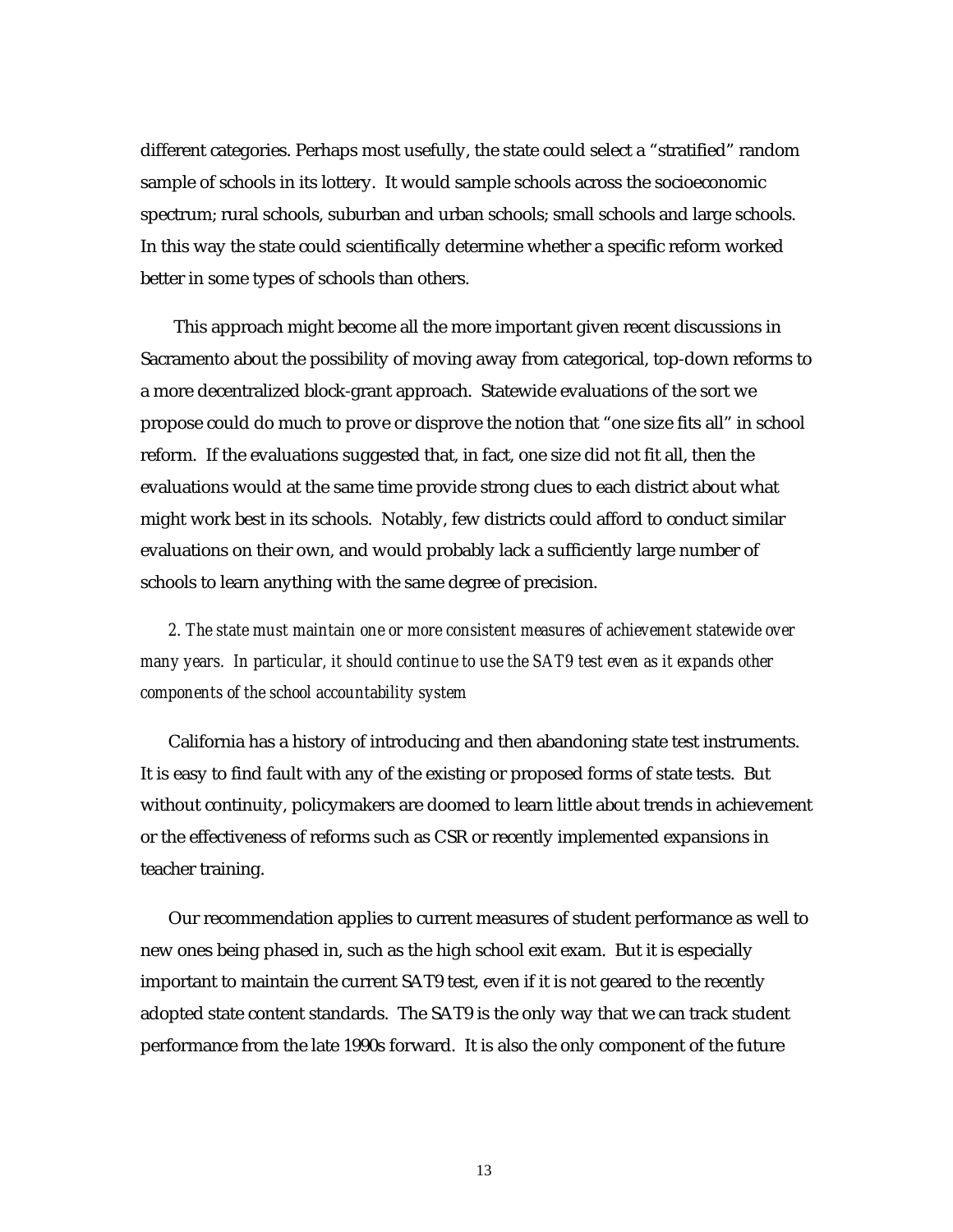proposed version of the API that provides comparison to a nationally representative comparison group.

*3. California should create a database that tracks the achievement and transcripts of individual students over time.* 

Although such proposals may raise concerns in some quarters about confidentiality and fairness, a longitudinal system similar to the one we propose has been in use in Texas for some years and has survived legal challenge. There are four important reasons why California must move to such a system soon. First, evaluations of education reforms such as CSR would be greatly improved if they were based on analysis of gains in achievement on a student-by-basis, instead of relying on comparisons of successive cohorts.

Second, non-experimental analyses of the impact of school resources on student outcomes, such as that in Betts, Rueben and Danenberg (2000), would be far less prone to uncertainty if they were based on gains in the scores of individual students.

Third, the state accountability system places great reliance on the Academic Performance Index. Yet under the current system, a school's API ranking might fall from one year to the next simply because of unobserved student mobility between one school and another. Because inner city schools tend to have relatively high student mobility, the API is likely to provide a relatively less accurate measure of changes in school quality over time for such schools. If the API were based on gains in achievement among individual students who had spent two years in the school, it would eliminate such distortions.

Fourth, the inability of California to follow individual students over time has seriously affected the quality of even the most basic education data available to legislators and other policymakers. To give one example, California's database on dropout rates is surprisingly weak. High schools have difficulty verifying whether students who leave have dropped out, moved to other districts, or left the country.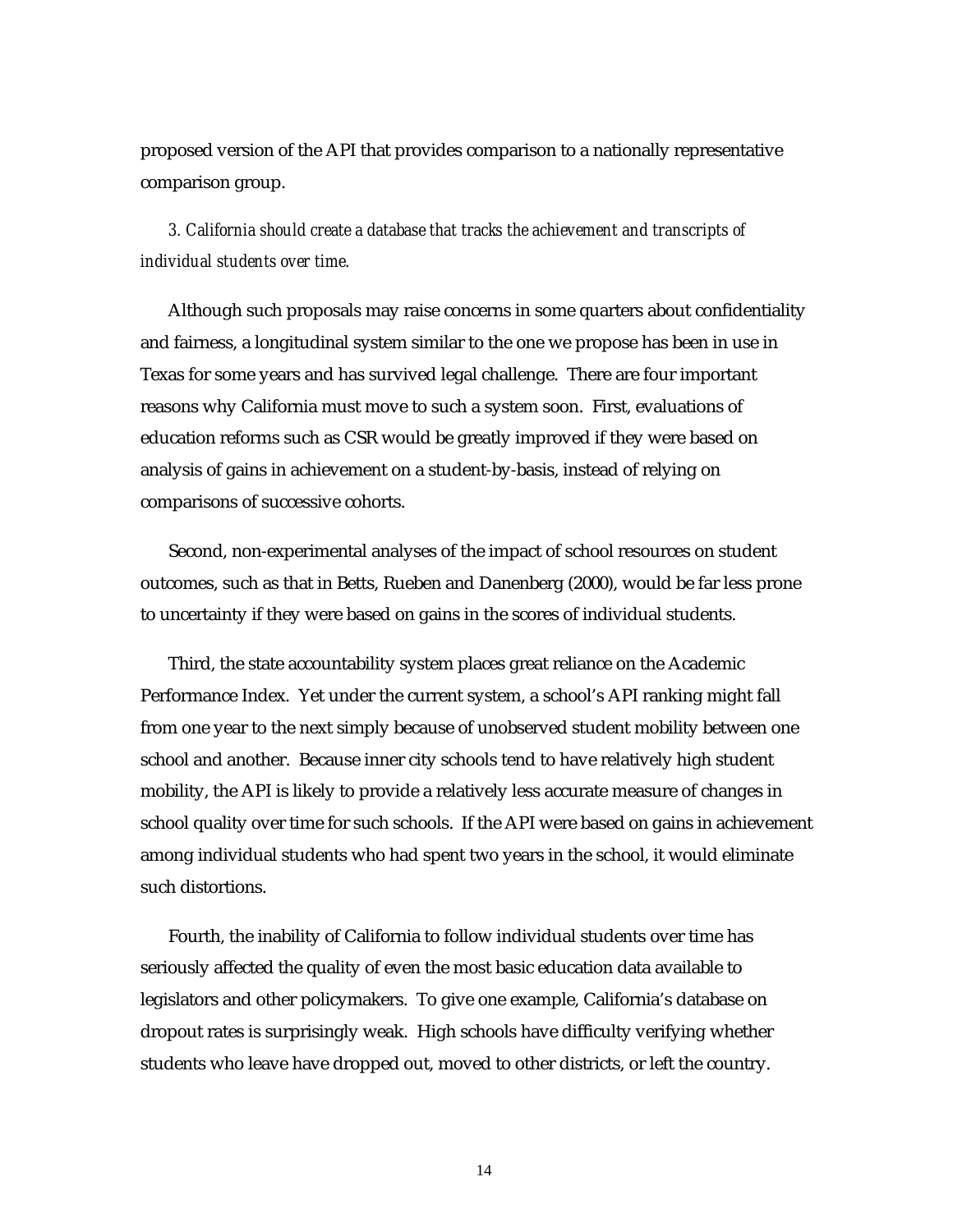According to the California Department of Education, between 1995-96 and 1998-99 the one-year dropout rate averaged about 3.5 percent. This figure implies that by the time a ninth-grade cohort reaches the end of their senior year, just over 13 percent of students will have dropped out. But if we compare enrollment in ninth grade with the actual number of high school graduates four years later, we obtain a dropout rate of 30 percent. (This estimate applies to any cohort graduating in the late 1990s.) This second dropout estimate is more than double the rate from the first method! If California moved quickly to create a longitudinal database with a unique student identification code, we could do much to reconcile this huge discrepancy.

A statewide longitudinal data system would do much to solve such critical problems. California School Information Services (CSIS), an experimental longitudinal data system in which a number of districts currently participate, might form the kernel of a more ambitious statewide system. However, at present, CSIS covers only a minority of students in California; one California Department of Education official warns that it might take another ten years before California has implemented a statewide electronic student data system (Asimov 1999).

In sum, three simple reforms could transform California from a net importer of education policy research to a leader in the field. Given the amount of money California spends on its educational system, more accurate, disaggregated analyses upon which to base estimates of benefits and costs for resource allocation in California are crucial. The legislature could consider adopting an oversight law that was triggered by any educational reform that costs more than, perhaps, \$100 million a year when fully implemented. The legislation would require that such a reform must be phased in slowly over five or six years, with a lottery mechanism for selecting early participants. The resulting evaluation would compare outcomes in schools that won and lost the lottery in order to provide a reliable assessment of the impact of the given educational reform. In addition, the legislation might automatically set aside financial resources for a state-sponsored evaluation of new reforms.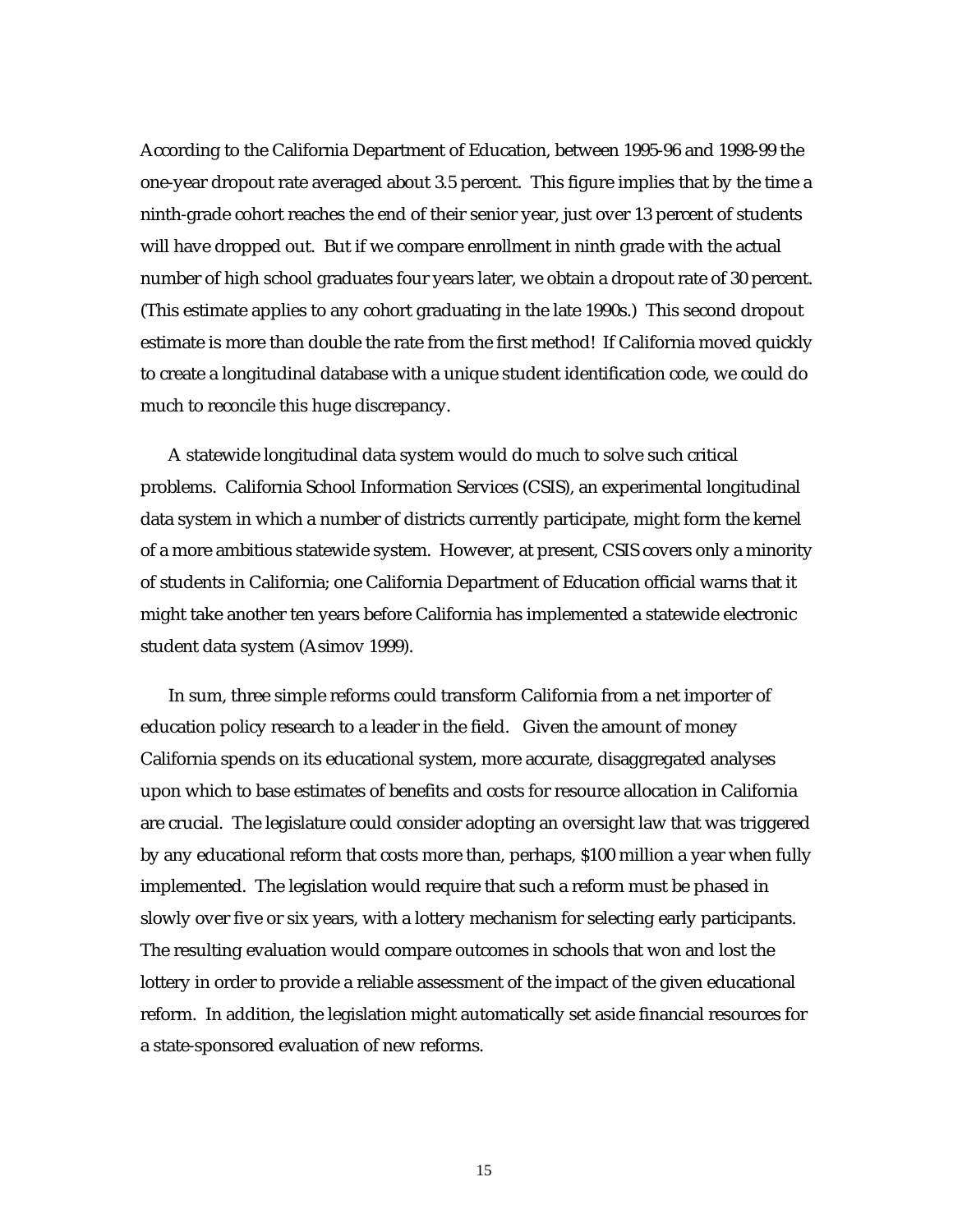## **Conclusion**

Thirty-five years of educational research has consistently shown that school-level variations in student disadvantage explain more of the achievement gap than do variations in measures of school resources such as class size, teacher education, and teacher experience. Some research has found that specific measures of school inputs "matter," either for test scores, graduation rates, or future earnings, but the effects, when present, are small. Even in the more sophisticated recent research, poverty still drives most of the large variations in student achievement across schools.

This fundamental fact has given rise to the notion of "educational adequacy." Exact definitions of this concept vary, but in its purest form, educational adequacy means that schools with high proportions of disadvantaged students require greater than average resources to provide an adequate education. In other words, three decades of courtinduced revenue equalization has not done enough. The decision to spend more than average on schools in disadvantaged areas is a political one. But the facts are clear: Funding equalization will not equalize test scores across schools.

We therefore examine how increasing resources at schools near the 25th percentile of California test scores might move achievement at these schools toward achievement of schools near the 50th percentile of California test scores. First, we confirm that equalization of resources between these two types of schools would barely put a dent in the test-score gap. If resources were equalized, for example, we predict that the existing gap of 15.1 percent in the percentage of fifth-grade students scoring at or above national norms in math would shrink by only 1.25 percent -- to 13.8 percent.

Second, we examine what an "adequate" level of resources might look like by simulating the extent to which one could reduce this test score gap by increasing teacher qualifications at low-achieving schools. (Class size does not have a statistically significant effect on test scores in fifth grade, so we focus instead on teacher preparation.) If we raise teacher preparation at these low-achieving schools to the level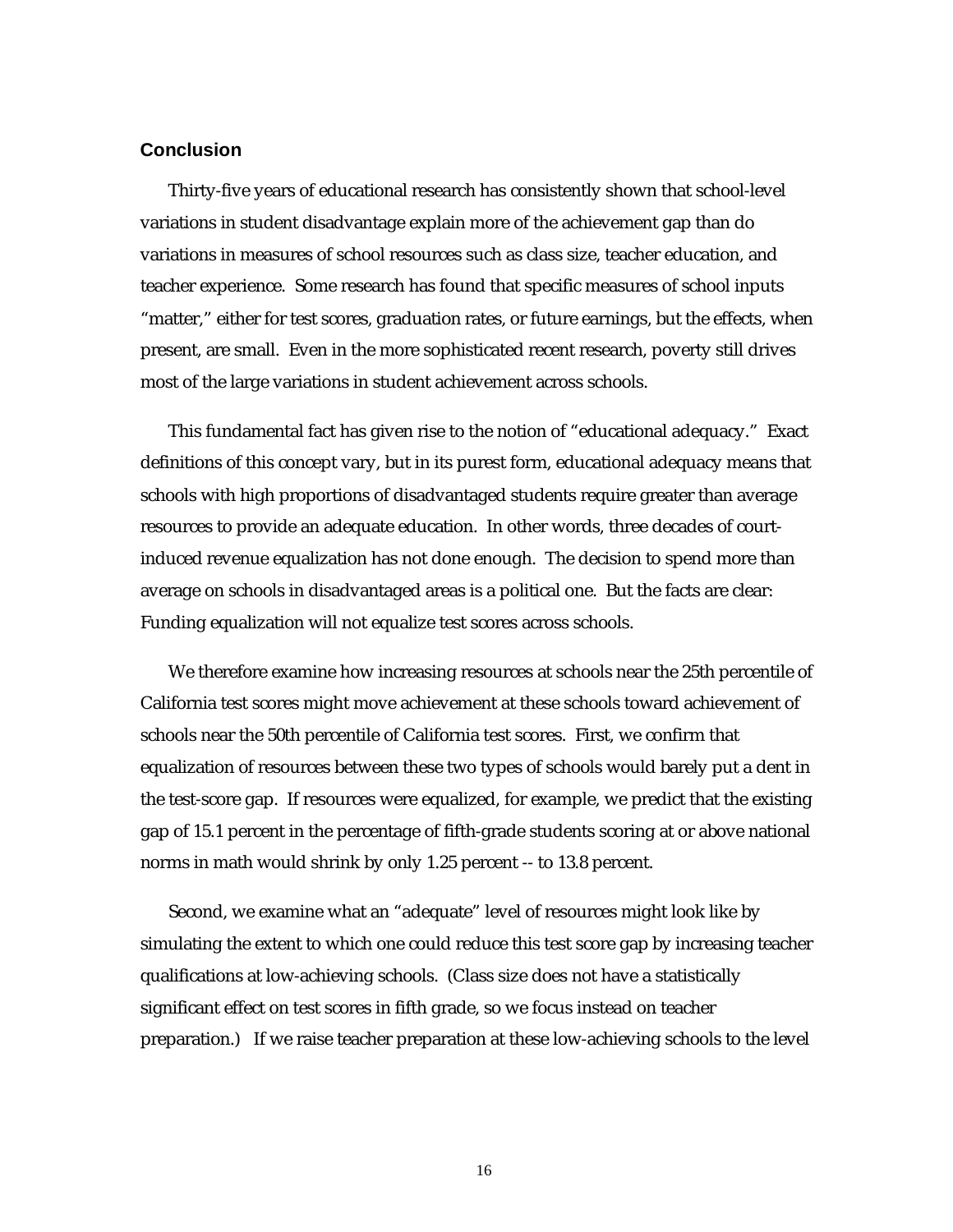observed in schools with the most experienced, highly educated teaching staffs, we find that the test-score gap between low-performing and median schools drops by one third.

These gains in student achievement appear to come at a rather modest cost. In the low scoring schools, spending per pupil would have to rise by just over \$300 per pupil. However, this estimate provides a lower bound on the true costs, which could easily be twice or even five times as great as we have estimated. We have assumed that lowachieving schools could simply hire more educated, experienced, and fully credentialed teachers. Our cost calculations therefore assume that the only cost to the school would be the higher salaries such teachers command. But as Betts, Rueben, and Danenberg (2000) report, schools with low test scores, often in the inner city or rural areas, sometimes suffer severe shortages of qualified teachers, even if salaries do not lag far behind those paid in high-achieving schools. In general, fully credentialed, highly experienced, and highly educated teachers in California prefer to work in schools with high test scores and low levels of student disadvantage. As a result, it may take higher than average salaries to attract such teachers to the schools in greatest need.

A recurring theme throughout the analysis has been uncertainty about the effect of school resources on student achievement in the nation and in California. We discuss some of the roadblocks preventing social scientists and policymakers from obtaining more precise and accurate measures of the relative effectiveness of various types of school resources. There have been three perennial problems in California. First, California lacks a systematic way of evaluating important reforms such as class size reduction or teacher training programs. Suppose that a claim is made that a specific educational reform has made California schools better. The skeptical listener should ask, "Better than what"? For instance, test scores in California's elementary schools have risen considerably since the spring of 1998, when the new state test was implemented. Could the class-size reduction program that began several years ago have generated these gains? Perhaps, but it is extremely difficult to know for sure. How much would test scores have risen if class size had not been reduced? It is almost certain that test scores would have risen anyway, given research findings that when a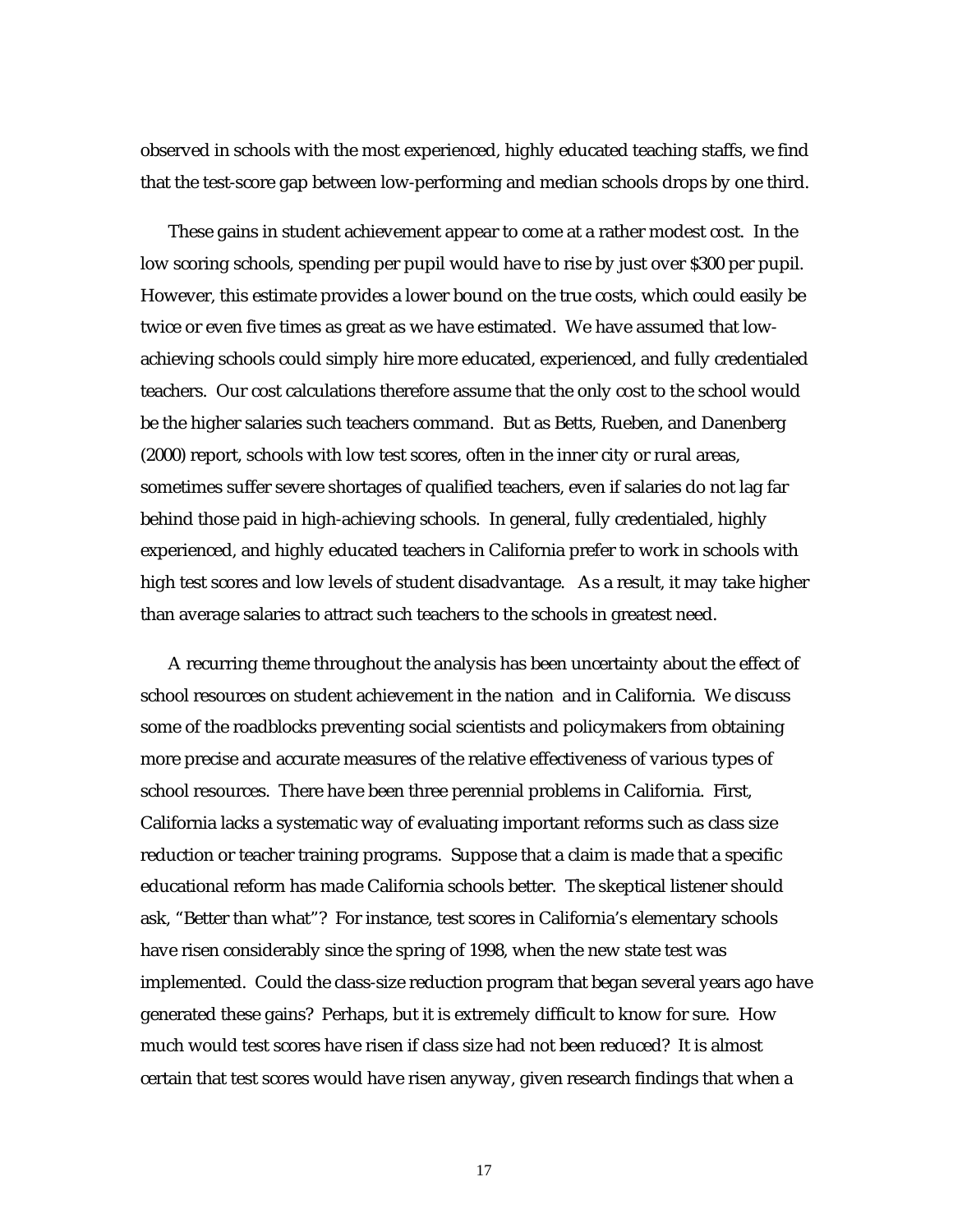new test is introduced, scores increase over the first few years because teachers and students become more familiar with the test format. In the case of the SAT9, the problem is compounded by the fact that the same test questions have been used in a given grade each year.

In order to allow for more accurate evaluations of important educational reforms like CSR, we recommend that all major new education initiatives be phased in over five or six years. In the early years, schools should be chosen to participate using a lottery. This system provides policymakers with a group of schools against which to compare gains in student outcomes at the schools that undertake the reform. This comparison would provide a compelling test of whether taxpayers' dollars were being spent productively. This change would also save taxpayers money in the early years, and research results from the first five years of the evaluation could allow for improvements to the program before it was implemented statewide.

California also lacks a statewide database, similar to that used by Texas, which follows individual student progress over time. State-mandated evaluations currently rely on average achievement at each school, and so are subject to error. Similarly, the Academic Performance Index (API) measures do not take account of students who switch schools within a district. Because disadvantaged students change schools relatively frequently, the API may be biased against schools that serve large populations of such students. A statewide student-level database could solve this problem permanently. Similarly, such a dataset could help to resolve longstanding controversies about the high school dropout rate in California.

Finally, California should continue to use the SAT9 test for some time to come. Without this continuity, it will prove impossible to evaluate important reforms such as the class size reduction initiative or the school accountability program implemented in 1999.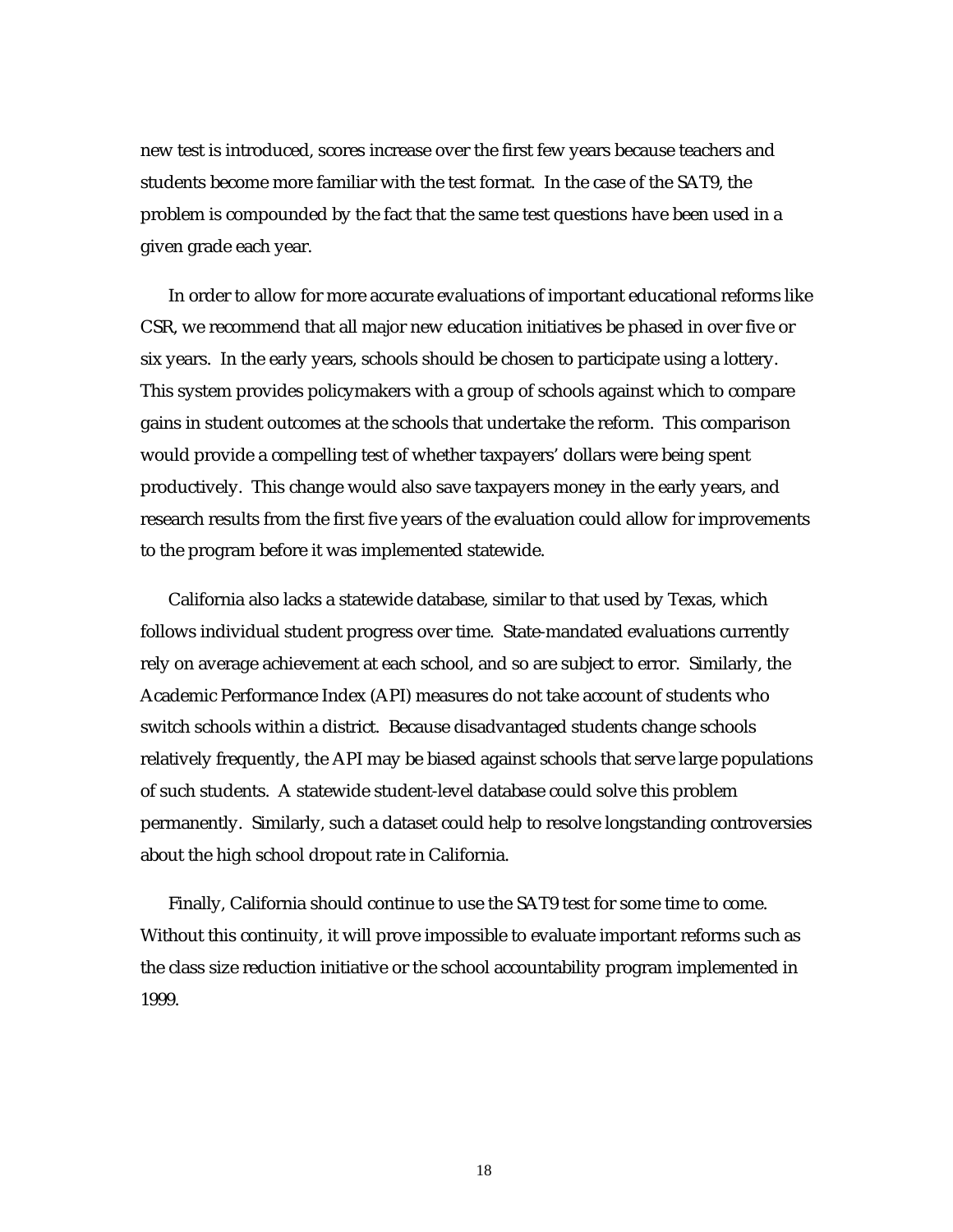#### **References**

- Asimov, Nanette, "Dropout Rate Drops But Not Far Enough. State Among Worst for Earning a Diploma," *San Francisco Chronicle*, June 8, 1999.
- Betts, Julian R., "Does School Quality Matter? Evidence from the National Longitudinal Survey of Youth," *Review of Economics and Statistics* Vol. 77, 1995, pp. 231-50.
- Betts, Julian R., "Is There a Link between School Inputs and Earnings? Fresh Scrutiny of an Old Literature," in Gary Burtless, ed., *Does Money Matter? The Effect of School Resources on Student Achievement and Adult Success*, Brookings Institution, Washington, D.C., 1996
- Betts, Julian R., Kim S. Rueben, and Anne Danenberg, *Equal Resources, Equal Outcomes? The Distribution of School Resources and Student Achievement in California,* Public Policy Institute of California, San Francisco, California, 2000.
- Bohrnstedt, George W., and Brian M. Stecher, eds., *Class Size Reduction in California: Early Evaluation Findings, 1996-1998* (CSR Research Consortium, Year 1 Evaluation Report), American Institutes for Research, Palo Alto, California, 1999.
- California Department of Education, Education Demographics Unit, October 1997 Professional Assignment Information Form (PAIF) electronic database, Sacramento, California, 1998.
- California Department of Education, Education Demographics Unit , October 1997 School Information Form (SIF) electronic database, Sacramento, California, 1998.
- California Department of Education, Education Demographics Unit, October 1997 Aid to Families with Dependent Children (AFDC) electronic database, Sacramento, California, 1998.
- California Department of Education, Education Demographics Unit, April 1998 Stanford 9 (STAR) electronic database, Sacramento, California, 1999.
- Coleman, James et al., *Equality of Educational Opportunity*, Government Printing Office, 1966.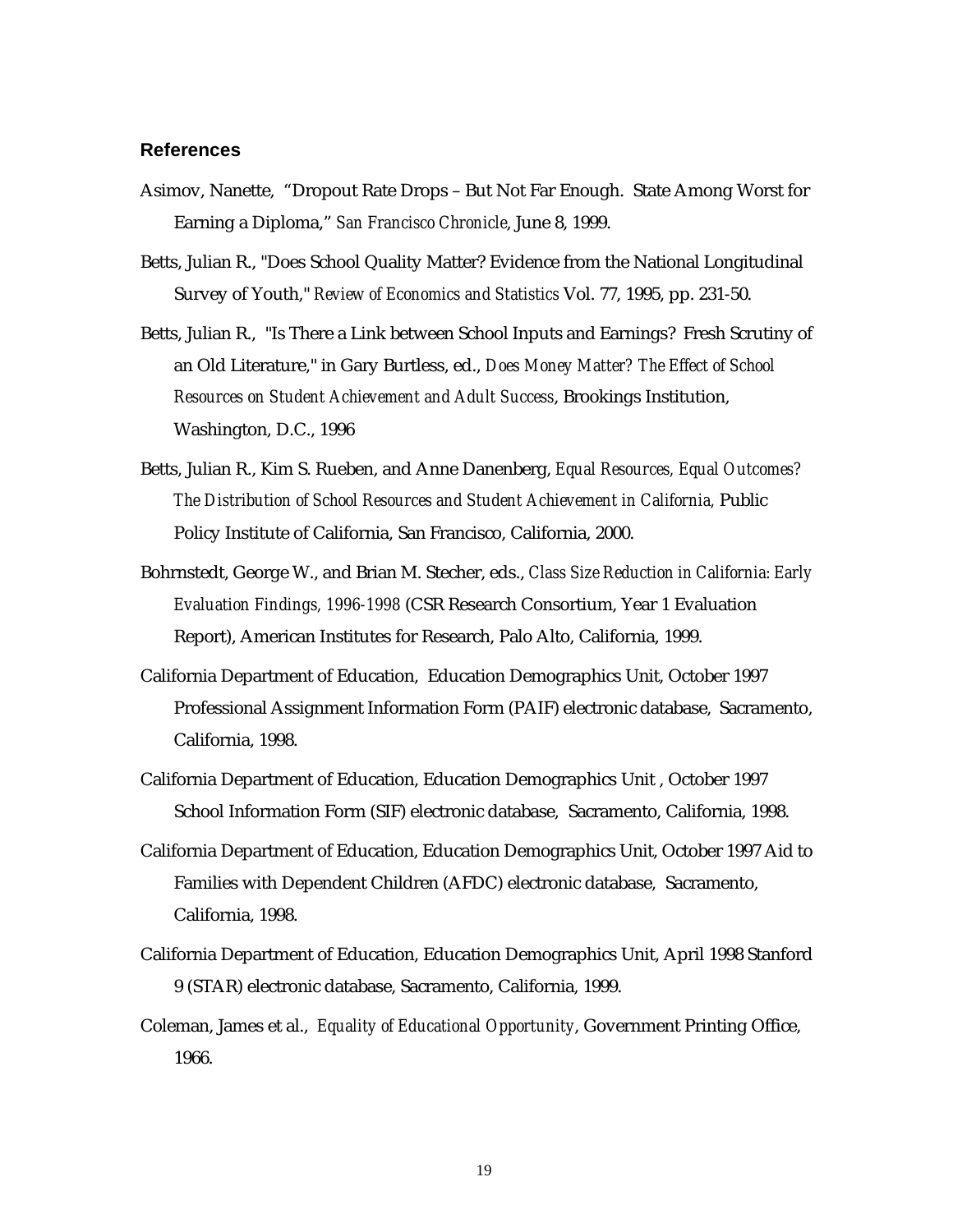- CSR Research Consortium, *Class Size Reduction in California 1996-98: Early Findings Signal Promise and Concerns*, American Institutes for Research, Palo Alto, California, 1999.
- CSR Research Consortium, *Class Size Reduction in California: The 1998-99 Evaluation Findings*, American Institutes for Research, Palo Alto, California, 2000.
- Darling-Hammond, Linda, "Teacher Quality and Student Achievement: A Review of State Policy Evidence," *Education Policy Analysis Archives* Vol. 8:1, January 2000.
- Grissmer, David W., Ann Flanagan, Jennifer Kawata, and Stephanie Williamson, "Improving Student Achievement: What NAEP State Test Scores Tell Us," RAND, Santa Monica, California, 2000.
- Grogger, Jeff, "Does School Quality Explain the Recent Black/White Wage Trend?" *Journal of Labor Economics* Vol. 14, 1996, pp. 231-53.
- Hanushek, Eric A., "The Economics of Schooling: Production and Efficiency in Public Schools," *Journal of Economic Literature* Vol*.* 24, 1986, pp. 1141-77.
- Hanushek, Eric A., "Money Might Matter Somewhere: A Response to Hedges, Laine and Greenwald," *Educational Researcher* Vol. 23, 1994, pp. 5-8.
- Hanushek, Eric A., "School Resources and Student Performance," in Gary Burtless, ed., *Does Money Matter? The Effect of School Resources on Student Achievement and Adult Success*, Brookings Institution, Washington, D.C., 1996, pp. 43-73.
- Hanushek, Eric A., "Deconstructing RAND," *Education Matters* Vol. 1, No.1, January 2001.
- Hanushek, Eric A., "RAND vs. RAND," *Education Matters* Vol. 1, No.1, January 2001.
- Heckman, James, Anne Layne-Farrar, and Petra Todd, "Does Measured School Quality Really Matter? An Examination of the Earnings-Quality Relationship," in Gary Burtless, ed., *Does Money Matter? The Effect of School Resources on Student Achievement and Adult Success* Brookings Institution, Washington, D.C., 1996, pp. 192-289.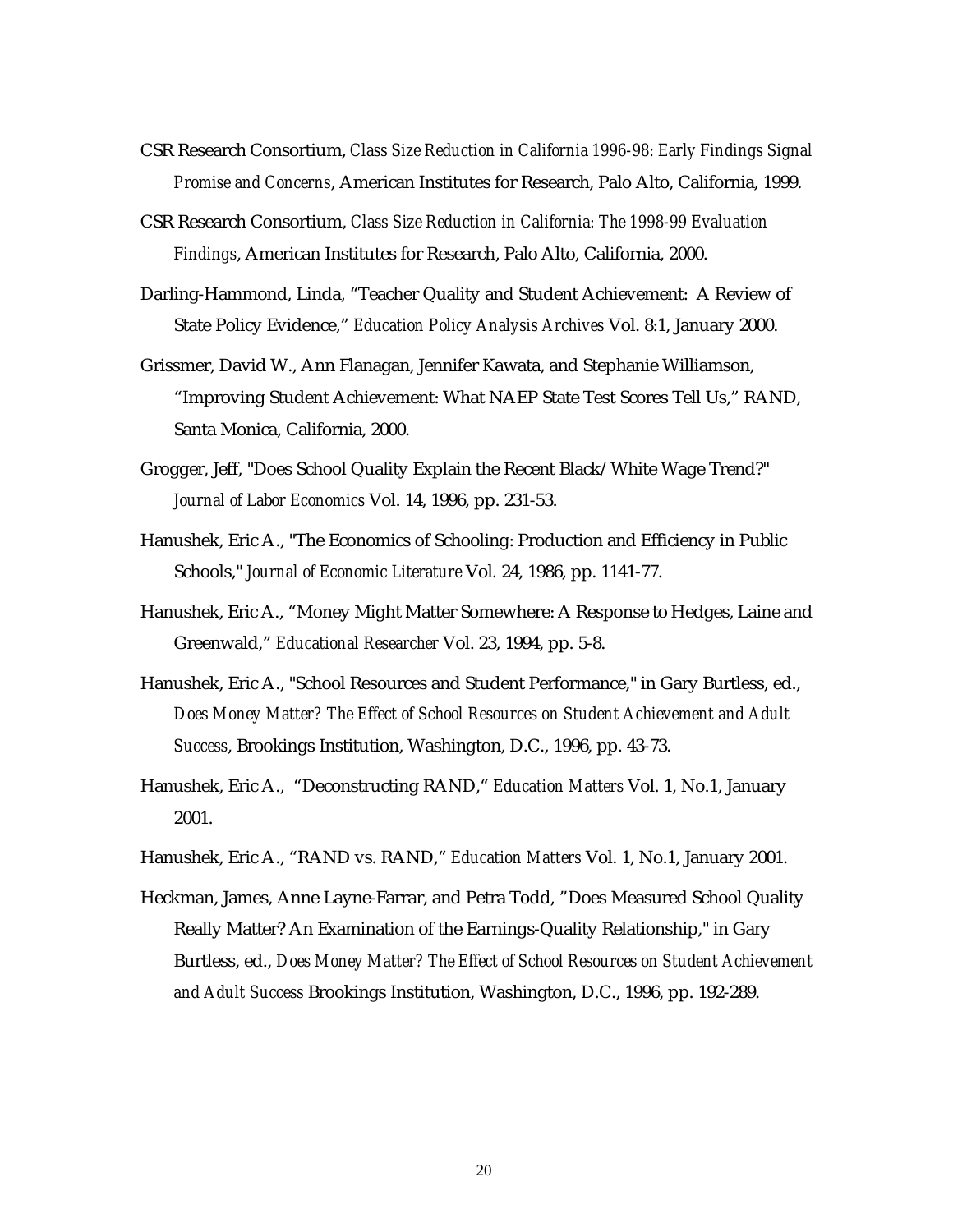- Hedges, Larry V., Richard D. Laine, and Rob Greenwald, "Does Money Matter? A Meta-Analysis of Studies of the Effects of Differential School Inputs on Student Outcomes," *Educational Researcher* Vol. 23, 1994, pp. 5-14.
- Hedges, Larry V., and Rob Greenwald, "Have Times Changed? The Relation between School Resources and Student Performance," in Gary Burtless, ed., *Does Money Matter? The Effect of School Resources on Student Achievement and Adult Success*, Brookings Institution, Washington, D.C., 1996, pp. 74-92.
- Klein, Stephen P., Laura S. Hamilton, Daniel F. McCaffrey, and Brian Stecher, "What Do Test Scores in Texas Tell Us?" RAND Issue Paper #202, 2000 downloaded 2/2001 from http://www.rand.org/publications/IP/IP202/.
- Koretz, Daniel, "Using Student Assessments for Educational Accountability," in Eric A. Hanushek and Dale W. Jorgenson, eds., *Improving America's Schools: The Role of Incentives,* National Academy Press, Washington, D.C., 1996, pp. 171-195.
- Krueger, Alan B., and Diane M. Whitmore, "The Effect of Attending a Small Class in the Early Grades on College-Test Taking and Middle School Test Results: Evidence from Project STAR," Princeton University Industrial Relations Section, Working Paper #427, 1999.
- Rose, Heather, "The Concept of Adequacy and School Finance," Draft Report, Public Policy Institute of California, October 2000.
- Rueben, Kim S., and Jane Leber Herr, "Teacher Salaries in California," Draft Report, Public Policy Institute of California, November 2000.
- Sonstelie, Jon, "Towards Cost and Quality Models for California's Public Schools," Draft Report, Public Policy Institute of California, December 2000.
- Sonstelie, Jon, Eric Brunner, and Kenneth Ardon, *For Better or Worse? School Finance Reform in California*, Public Policy Institute of California, San Francisco, California, 2000.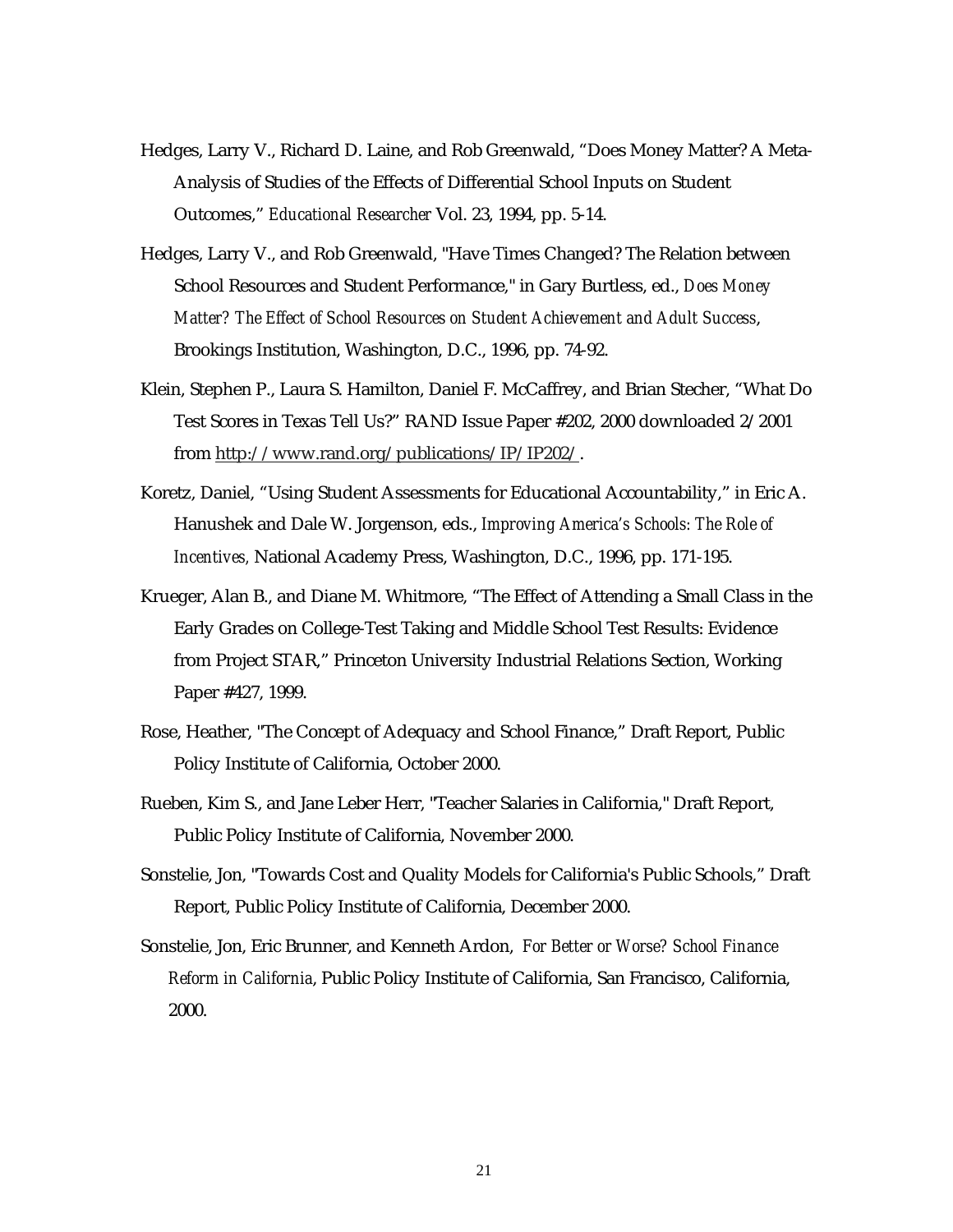## **Appendix A**

#### 1. **Differences Between Low-performing and Medium-performing Schools**

We begin the simulation by examining the differences between the two groups of schools. We first rank all California elementary schools that offer grade 5 by their grade 5 math and reading scores. Table A.1 shows the average test scores, socioeconomic status (measured by the percentage of students receiving free or reduced-price lunch), class size, teacher experience, teacher education, and teacher credentials for 20th to 30th percentile and 45th to 55th percentile schools. Because much of the variation in test scores among schools in California reflects differences in the percentage of students who are English Learners (EL), we focus on the gap in test scores of non-EL students. Meaningful variations in test scores, socioeconomic status (SES), and school resources emerge from this comparison. Clearly the two biggest differences between these two sets of schools are the 15 percentage point gap in the percentage of students scoring at or above the national median in reading and math, and the roughly 20 percentage point gap in the share of students who receive free or reduced-price lunch. School resources, especially related to teacher background, also differ, but to a lesser extent.

#### **2. Expected benefits from change in teacher characteristics.**

We calculated the increase in the percentage of students that would be expected to score at or above the national median if we were to increase the average resources at the low-performing school to the average level observed at the medium-performing school, which we define as schools scoring between the 45<sup>th</sup> and 55<sup>th</sup> percentile of students at or above the national median. We start by taking an enrollment-weighted average of selected characteristics in two groups of elementary schools that include grade 5 and have test scores in the two ranges that represent a low-performing school (20<sup>th</sup> to 30<sup>th</sup>) percentile) and a median-performing school  $(45<sup>th</sup>$  to  $55<sup>th</sup>$  percentile). This selection yields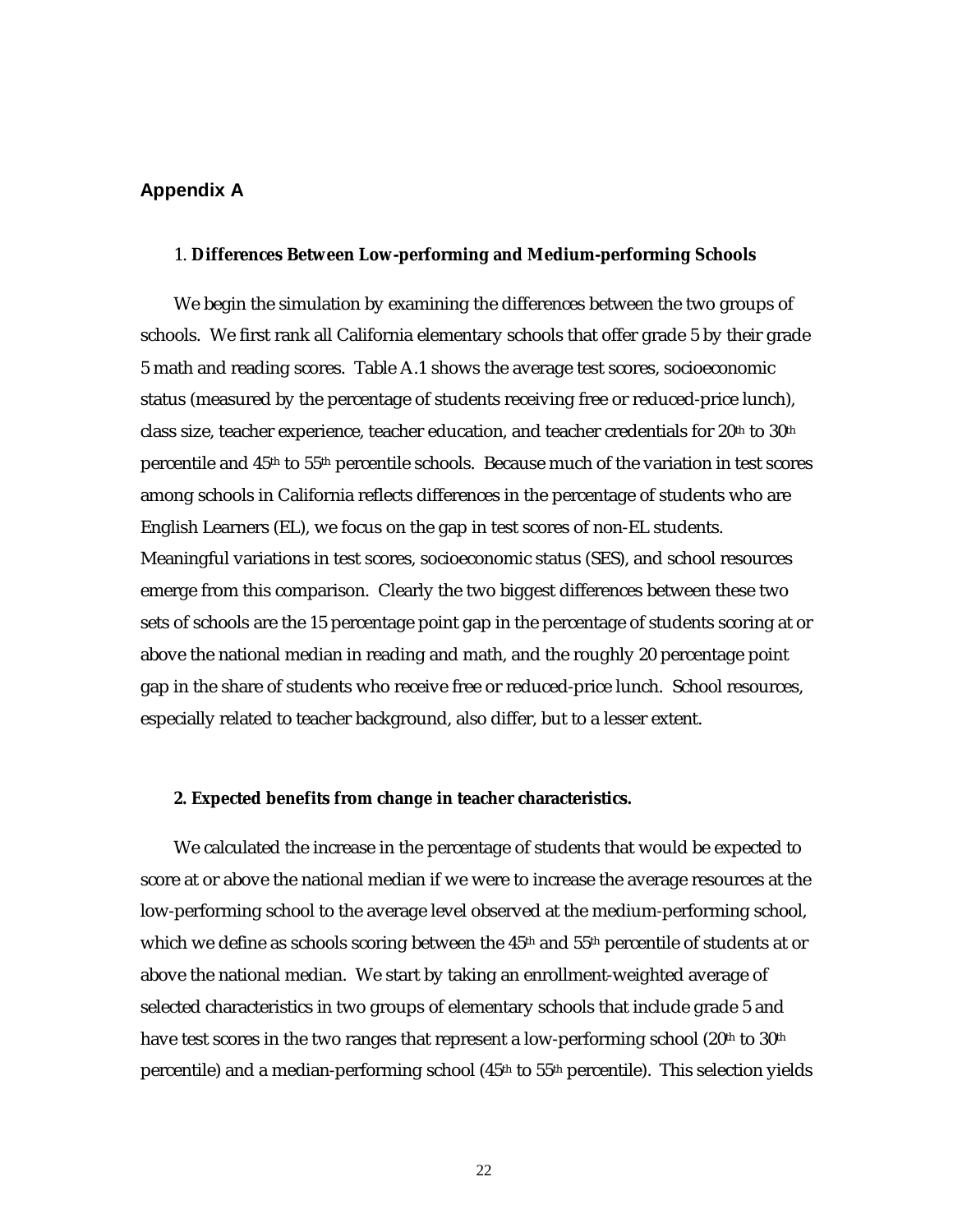12,498.9 FTE teachers in 379 low-performing schools that had  $5<sup>th</sup>$  grade reading tests, and 12,463.32 FTE teachers in 398 low-performing schools that had  $5<sup>th</sup>$  grade math tests. We then calculate the difference between the average resource levels for the low-performing group of schools and the medium-performing schools, and multiply the difference by the expected gain (loss) per unit for each characteristic to obtain an expected gain or loss in the percentage of students who would score at or above the national median.

Table A.2 shows what an equalization of resources would produce. We use the results from Betts, Rueben and Danenberg (2000) to predict how much student achievement would rise at schools with low test scores if they received the level of school resources observed at schools with typical test scores in California. The top part of the table shows results for math achievement, and the bottom part shows the results for reading. Betts, Rueben and Danenberg (2000) found that larger class size has an unexpected positive relationship to test scores, and was not statistically significant. But we include changes in class size simply to illustrate the relative predicted effects of changing class size and the various measures of teacher preparation.

 The first two columns of numbers in Table A.2 simply repeat the resource level shown in Table A.1 for the low-scoring and median-scoring schools. The third column shows the increase in the resources that would be needed at the low-scoring schools so that they would have the same resources as the median-scoring schools. Column 4 shows the predicted change in the percentage of students scoring at or above the national median from a one-unit change in the stated school resource. These estimates are based on the regression analysis in Betts, Rueben and Danenberg (2000). For an example of how to interpret these numbers, the number in the first row tells us that if average teacher experience rises by one year, the share of students predicted to score at or above the national norm in math would rise modestly, by 0.235 percent. To calculate the predicted effect from improving each measure of teacher preparation, we multiply the change in resources from column 3 by the predicted effects of a one-unit change in the resource, in column 4, to give the predicted change in column 5. The table shows that most of the predicted gains from equalizing resources come from narrowing the gap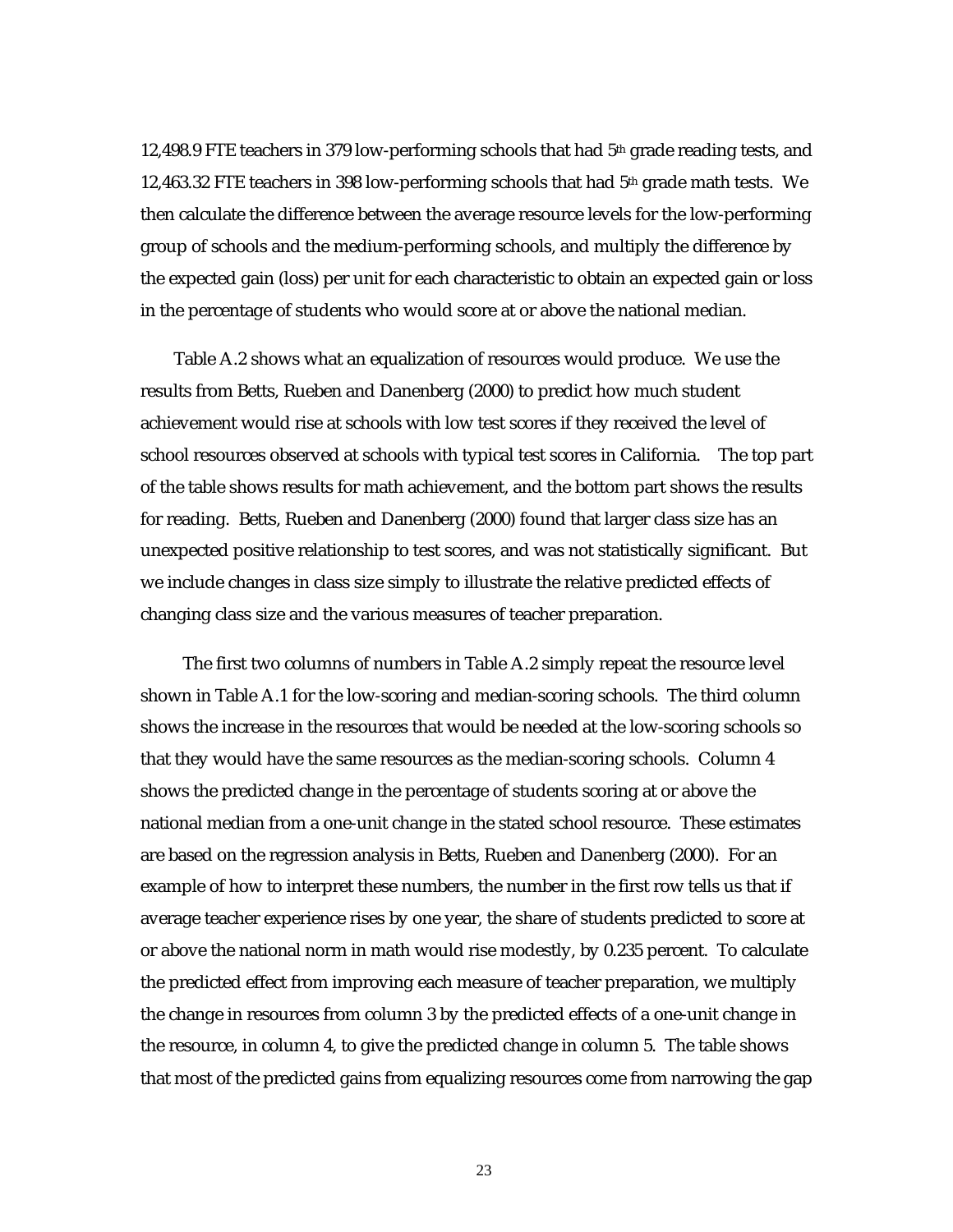in the percentage of teachers who are not fully credentialed. At the bottom of each section of the table the sum of the predicted changes in the share of students at or above national norms is calculated. For both math and reading, resource equalization is predicted to increase the percentage of students at or above the national median by just over one percentage point. It became immediately apparent that the expected gain of 1.25 to 1.3 percent more students scoring at or above the national median would be so small that we would need to increase teacher resource-levels beyond the equalization point for these two groups of schools.

Given the small benefits expected from equalizing resources between low and medium scoring schools, we estimated the expected benefit of increasing the average level of teacher resources at the low-performing schools to the  $90<sup>th</sup>$  percentile of school resources observed statewide. Table A.3 shows the changes in resources in the simulation, along with the predicted changes in student achievement and the gap in student achievement between the low-performing schools. The top half of the table performs the simulation for equalizing math achievement; the bottom half repeats the analysis for reading achievement.

We also repeated this exercise calculating the difference between resources at the same low-performing schools and high-performing schools, defined as the group of schools between the 85th and 95th percentile of *test scores* in California.

In Table A.4, we show the expected benefit from increasing the average resource level of a low-performing school to that of a high-performing school. Again, the expected gains are small—on the order of 2.5 to 3 percent more students are expected to score at or above the national median. We did not discuss this simulation in the main text because of space constraints.

#### **3. Expected Costs.**

**New Salary Schedule.** Appendix Table A.5 shows the average salary schedule we used to assign costs to teachers. Building upon the average salaries calculated by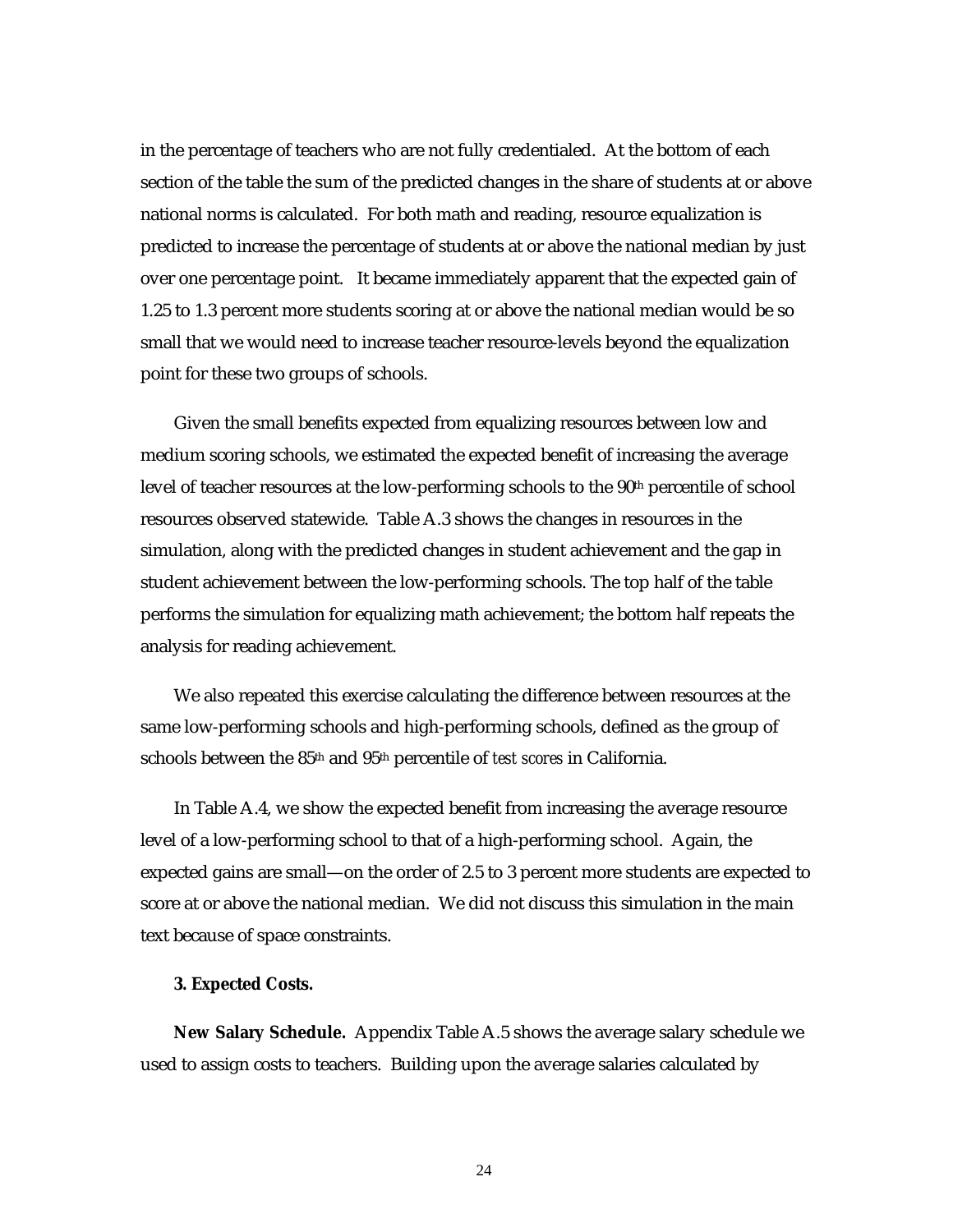Rueben and Herr (2000), we collapsed education and experience categories to match data from the Professional Assignment Information Form (PAIF) filled out by or on behalf of teachers. The PAIF has only six educational categories, whereas the J-90 form used by Rueben and Herr has numerous combinations of education and experience, which they collapsed into 30 distinct cells. We further collapsed this salary schedule into the 15 cells shown in Appendix Table A.6 by taking a weighted average across the salaries in Rueben and Herr categories that corresponded to education levels that would have salaries equivalent to a Master's or more in the PAIF data.

 **Baseline cost estimation.** Each FTE above is assigned to a cell in Table A.5 according to their combination of experience and education to compute a baseline salary cost in reading and math for the low-performing groups of schools. Table A.6 shows the baseline salary matrix for the teachers in each education and experience combination for schools that have grade 5 reading and math test scores. Using Rueben and Herr's estimate of average health benefits and Sonstelie's estimate of retirement and workers' compensation benefits, we further estimated a baseline cost for the combination of average experience and education observed at the low-performing group of schools. Following these authors, we estimate that some of these benefits costs are proportional to wages, equaling 12.19 percent of wages, while other costs are fixed.

**Simulated change in teacher characteristics.** Next we simulated how teachers would be expected to shift cells if we increase from the average level of characteristics seen at the low-performing school to the  $90<sup>th</sup>$  percentile of characteristics seen in the state. To do this, we first moved individual teachers across experience categories. In the first stage, we moved teachers from the experience category "0-2 years" as required to reduce the percentage of teachers who lacked full credentials. The J-90 form, which collects salary data from districts, does not indicate how the possession or acquisition of credentials is reflected in the salary schedule, yet lacking a full credential has a strong negative relationship to test scores. After analyzing the distribution of teachers lacking full credentials, we find that low experience and lack of credentials are positively and fairly highly correlated (0.46), and that the majority of teachers without a full credential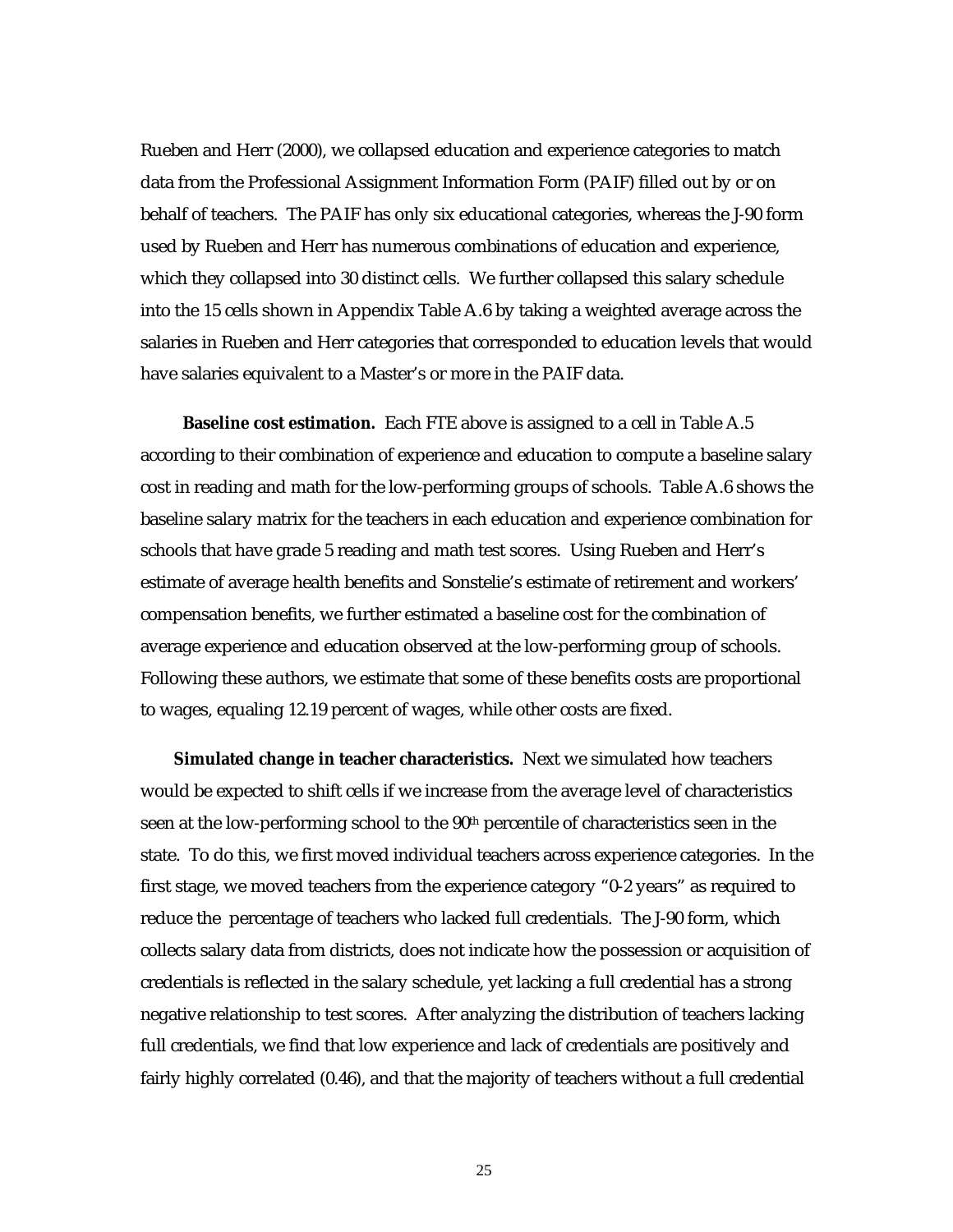also have low experience. We thus use a proxy for lack of credential, measured as the percentage of teachers with fewer than 3 years, to estimate the numbers of teachers who would move from being uncredentialed to credentialed in order to incorporate them in the salary matrix. We do not treat teacher experience and the percentage of teachers with full credentials as completely separate policy tools in the sense that improving one component of teacher experience cannot in practice be done without improving the other component. Then we calculated the remaining increase in average years of experience that was required to raise average experience to the needed level, and reallocated teachers accordingly. Next, we changed the percentage of teachers in education categories to match the  $90<sup>th</sup>$  percentile statewide. We reallocated teachers from one education level to the next higher level in proportions so that the overall mix of experience ranges for at most a Bachelor's and at least a Master's education level were maintained after the shift. For instance, if 4 percent of teachers with a minimum of a Master's had 0-2 years experience before the shift, then the same percentage would have this experience level after the shift.

We multiplied the elements of the new matrix of the numbers of teachers in each cell by the corresponding elements in the baseline salary matrix and added the estimated benefits package to calculate an increased cost for the simulated set of teacher characteristics. We then subtracted the baseline cost from the new cost. The cost differences were divided by the number of pupils in the low-performing schools for math (268,690 students) and reading (271,425 students) to estimate per-pupil incremental costs.

**Costs for simulated change in teacher characteristics.** Column 2 in Table 2 in the main text shows the incremental costs for changing each characteristic. We calculated each of these separately by estimating the total cost of funding a school at the given level and then subtracting the baseline cost from Table A.6. We do not show these tables with total cost estimates because of space constraints. However, these tables are available upon request.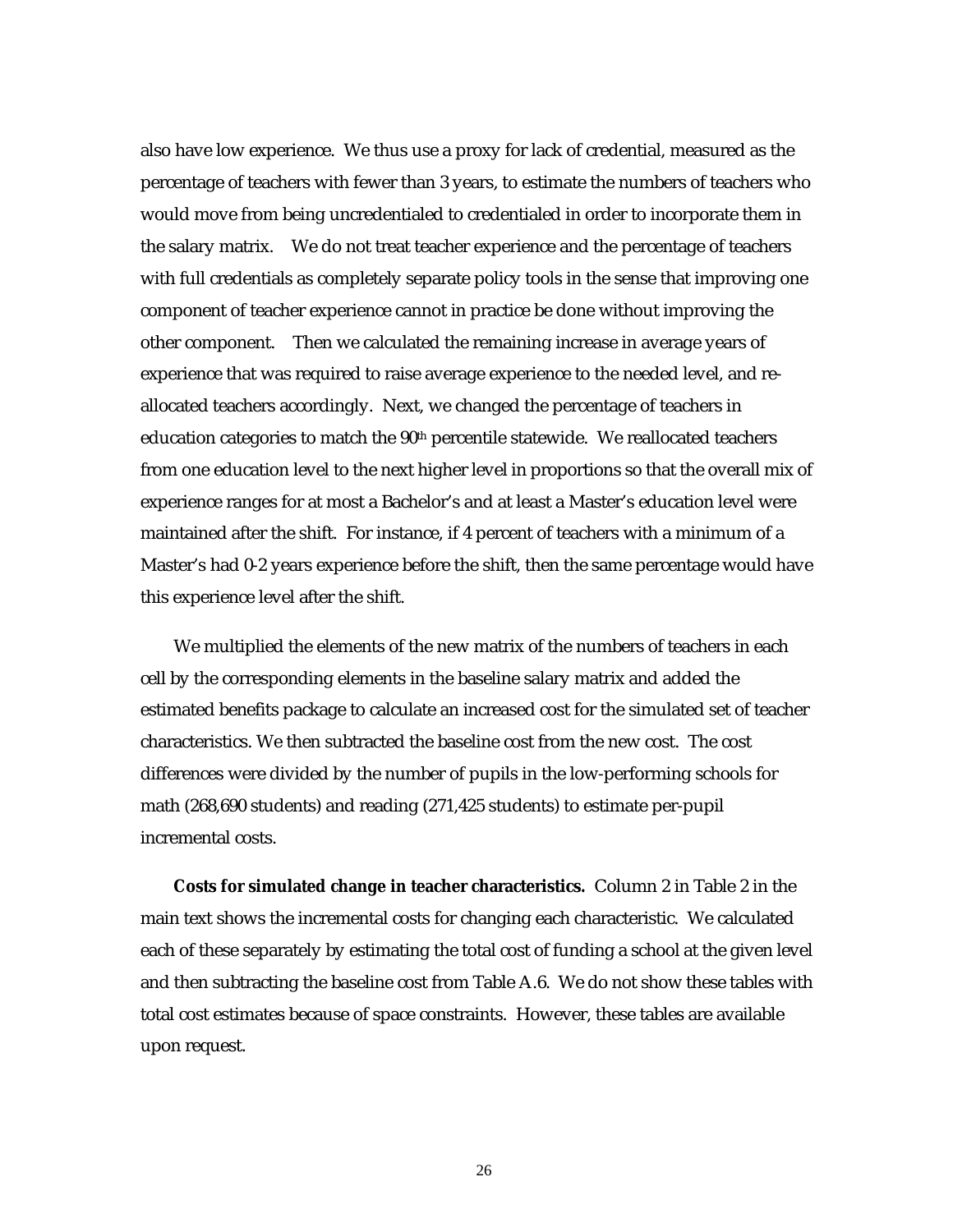### **4. Benefit to cost ratios.**

After estimating the expected benefits and costs, we calculated a benefit to cost ratio by dividing the expected benefit by the estimated cost per pupil. In addition to calculating a change in all characteristics, we calculated the expected benefit and cost of changing each characteristic independently of the others one-by-one. For example, all other things being equal, we wanted to see how much it would cost if only the experience of teachers was increased. This allowed us to calculate the benefit to cost ratios for each of the changes to estimate which characteristic would be most costeffective to change. In practice we found very little difference in the total cost per student when we changed all teacher characteristics separately rather than independently.

Larger class size has an unexpected positive relationship to test scores (see Tables A.2 and A.3). Furthermore, class size was not significant in the regression results from Betts, Rueben, and Danenberg (2000). Therefore in the simulation we increase only the measures of teacher preparation listed above, while leaving class size unchanged.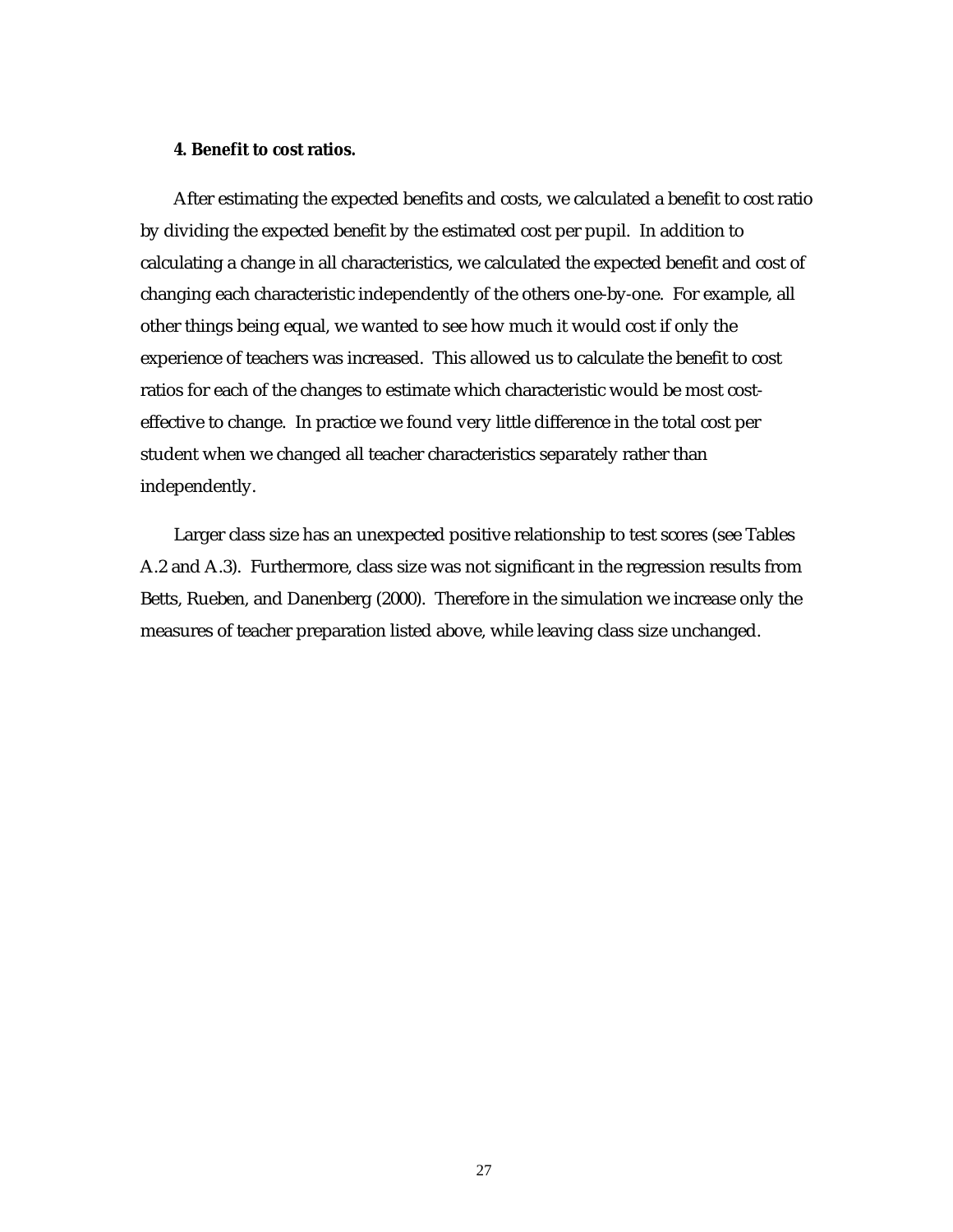# **TABLES AND FIGURES**

**Figure 1. Teacher Characteristics and Student Socioeconomic Status, 1997-1998** 



Source: Betts, Rueben and Danenberg (2000).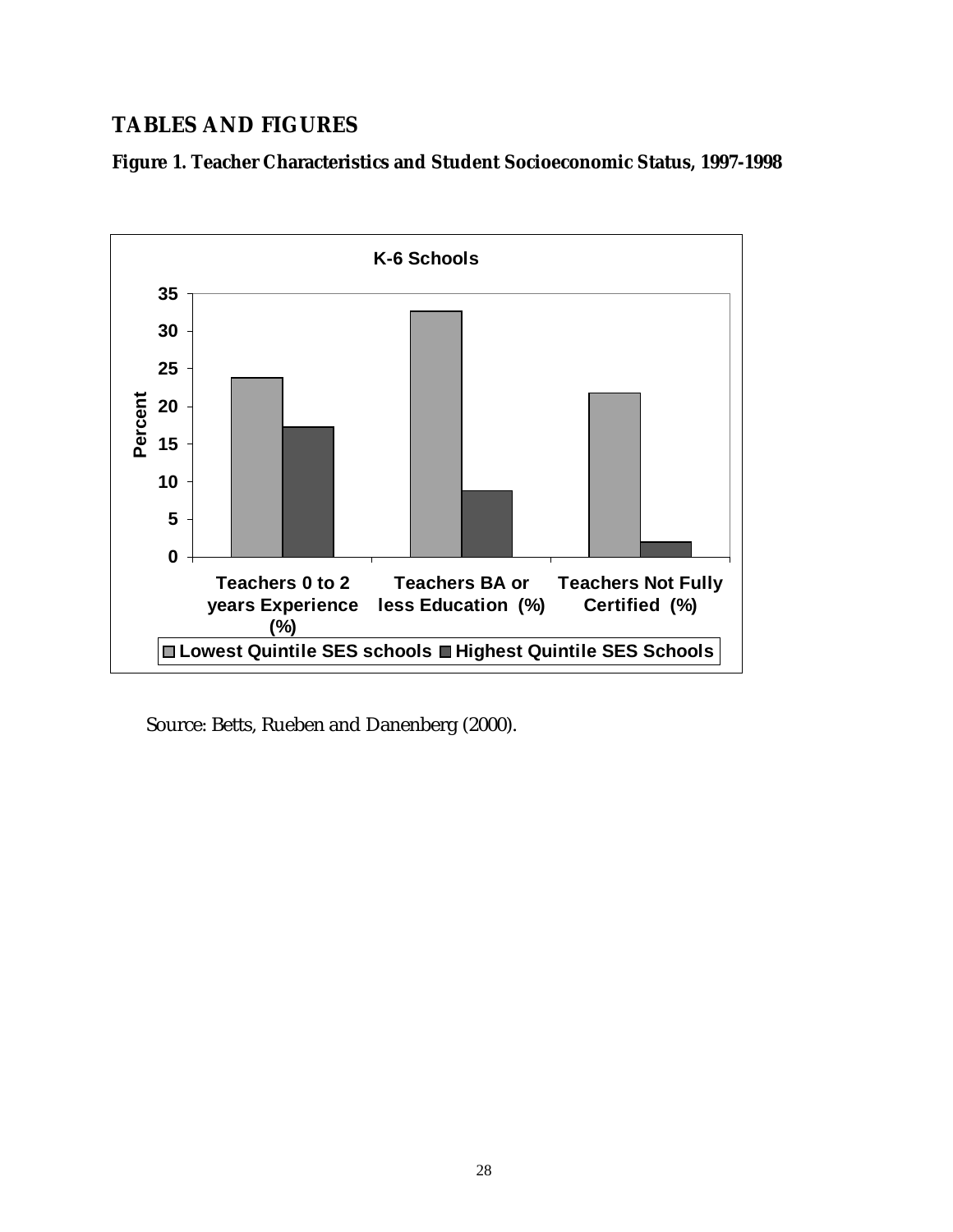## **Figure 2**

# **Predicted Percentage of Students Scoring Above the National Average by SES and School Resources**



Note: Source: Betts, Rueben and Danenberg (2000). Low, average, and high levels of resources refer to the resource level at the schools ranked at the 25<sup>th</sup>, 50<sup>th</sup> and 75<sup>th</sup> percentile of the resource in the state.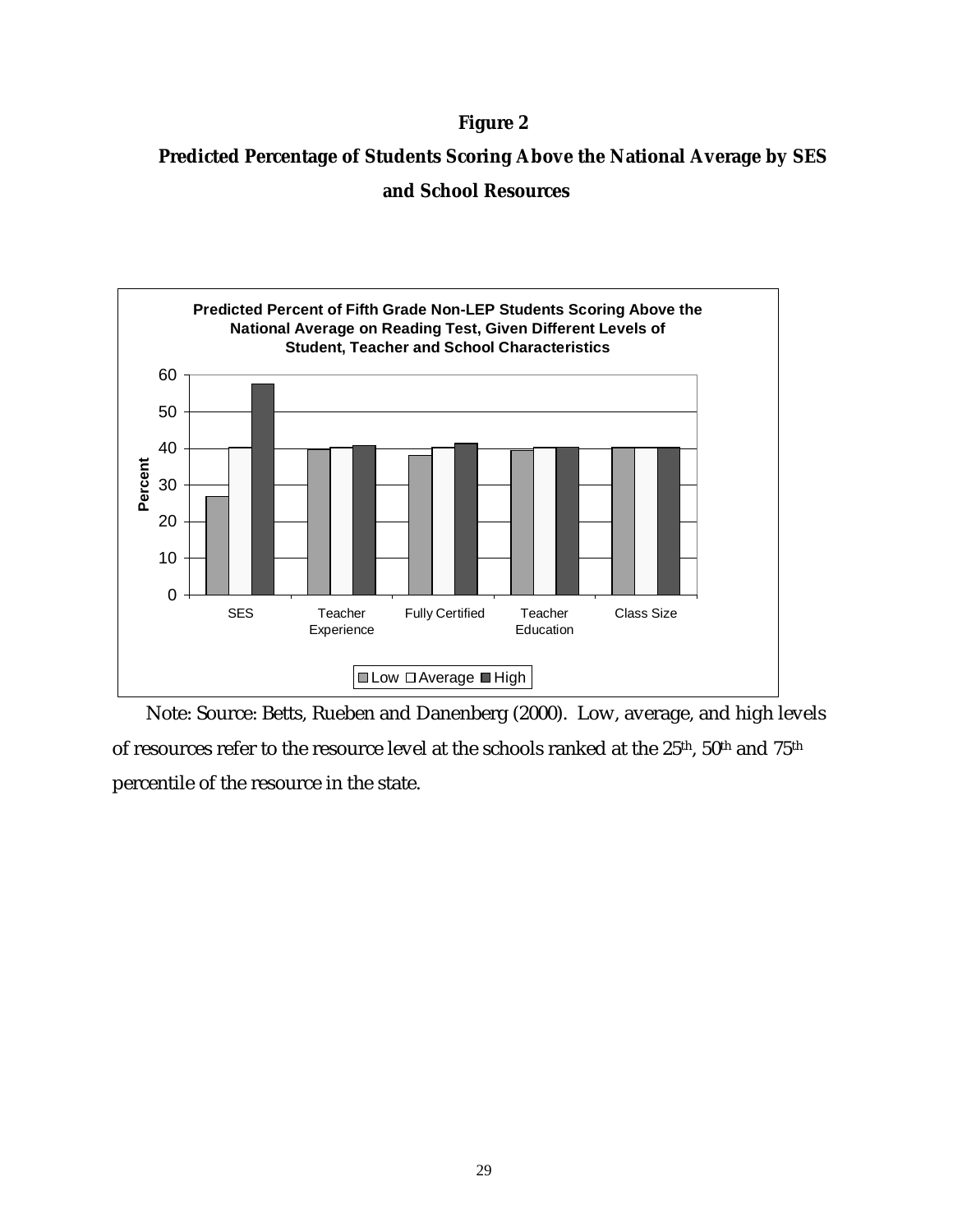**Figure 3. The Inter-School Gap in the Percentage of Students Scoring at or Above**  National Norms when Resources Are Equalized or Increased to the 90<sup>th</sup> Percentile



Note: The inter-school gap refers to the gap between schools at the 50<sup>th</sup> and 25<sup>th</sup> percentile of test scores in California.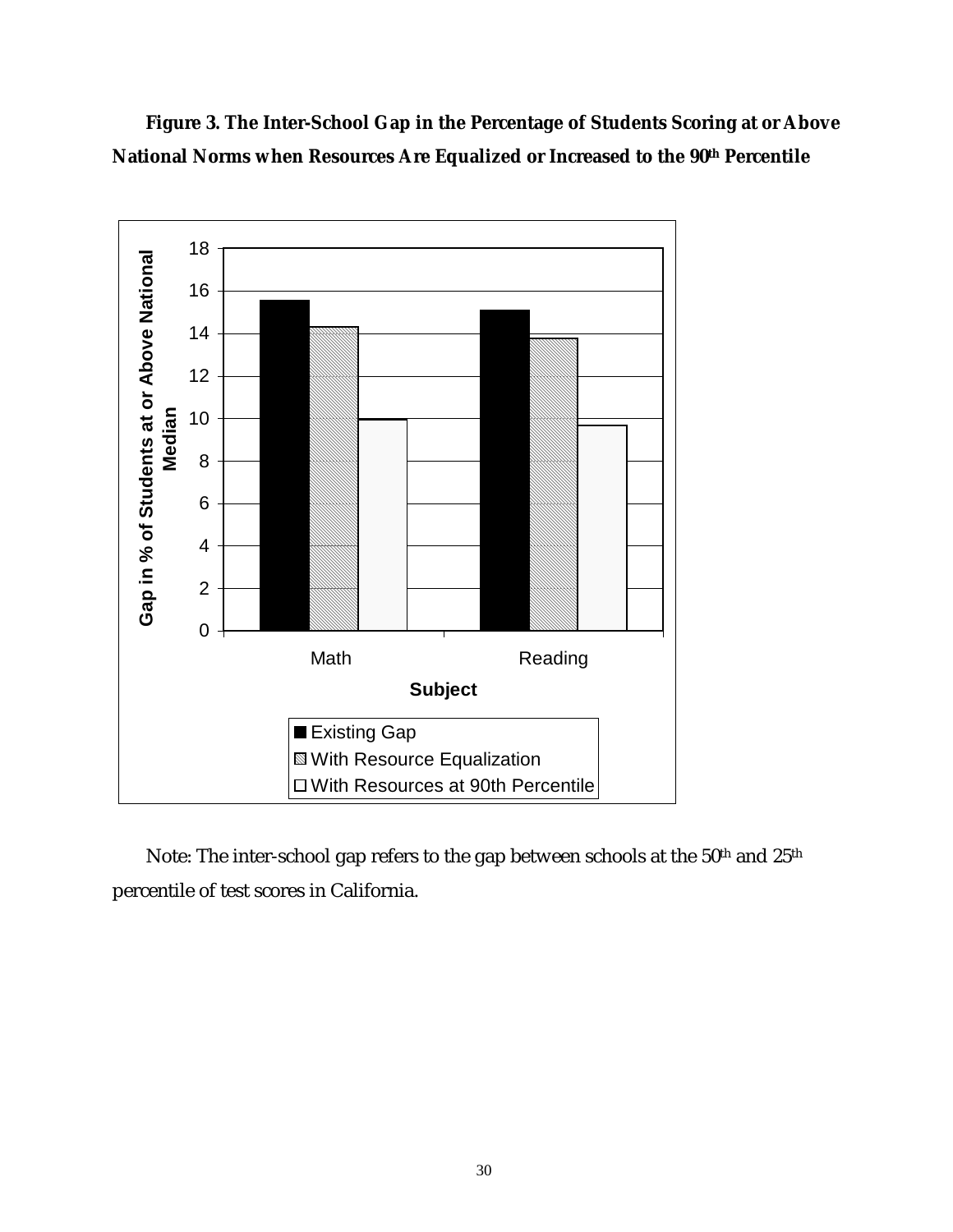Table 1. Percentage Distribution of Estimated Effects of School Resources on Student Performance as Calculated by Hanushek (1996)

|                       | Number of        | % Positive    | % Negative               | $\%$          |
|-----------------------|------------------|---------------|--------------------------|---------------|
|                       | <b>Estimates</b> | and           | and                      | Statistically |
| Resource              |                  | Statistically | Statistically            | Insignificant |
|                       |                  | Significant   | Significant              |               |
| <b>Teacher-Pupil</b>  | 277              | 15            | 13                       | 72            |
| Ratio                 |                  |               |                          |               |
| <b>Teacher</b>        | 171              | 9             | $\overline{5}$           | 86            |
| Education             |                  |               |                          |               |
| <b>Teacher</b>        | 207              | 29            | $\overline{5}$           | 66            |
| Experience            |                  |               |                          |               |
| <b>Teacher Salary</b> | 119              | 20            | $\overline{7}$           | 73            |
| Expenditure           | 163              | 27            | $\overline{\mathcal{U}}$ | 66            |
| per Pupil             |                  |               |                          |               |
| Administrative        | 75               | 12            | $\overline{5}$           | 83            |
| <b>Inputs</b>         |                  |               |                          |               |
| <b>Facilities</b>     | 91               | 9             | $\overline{5}$           | 86            |
|                       |                  |               |                          |               |

Source: Hanushek (1996), Table 3.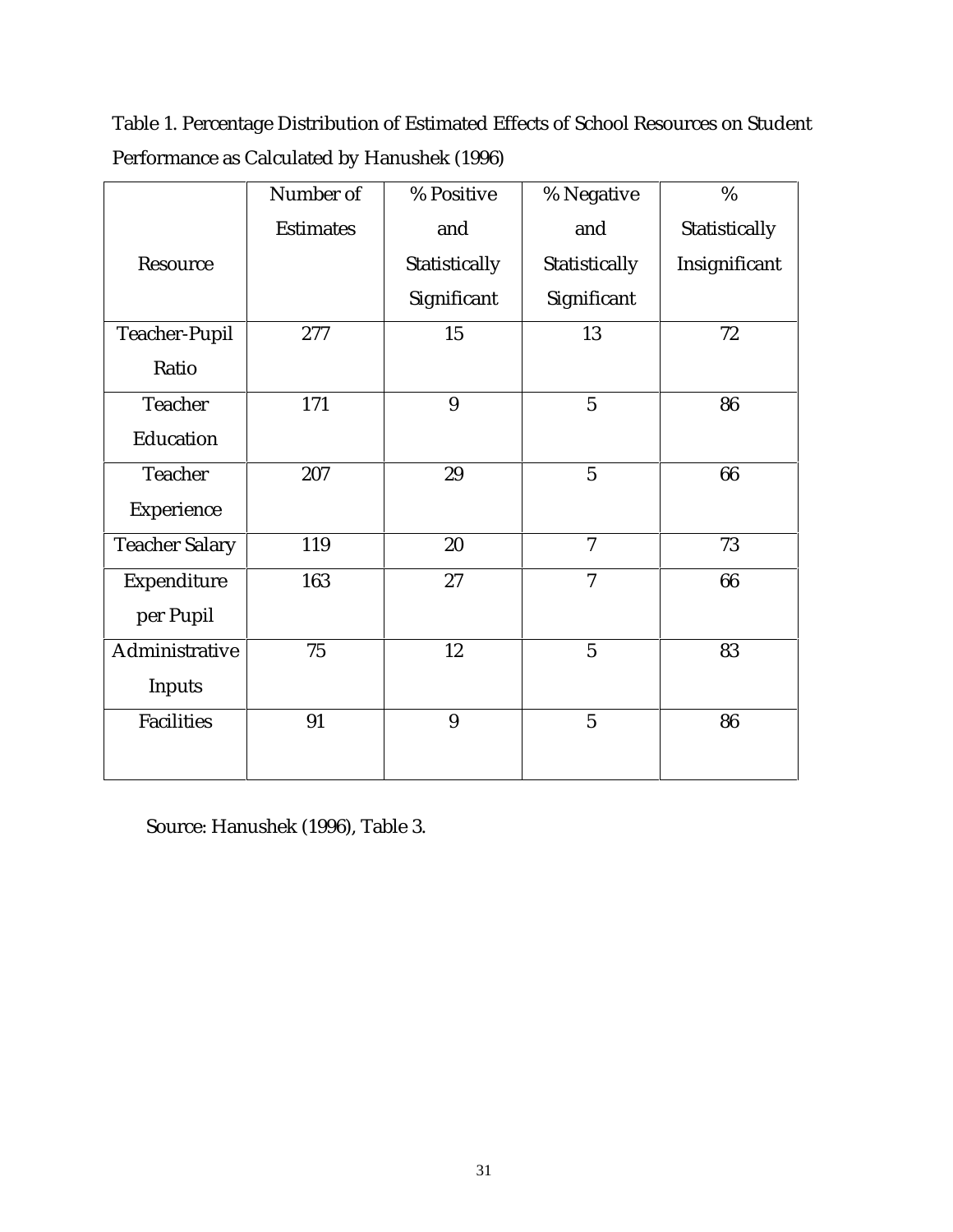## **Table 2 Benefits and costs of changing each teacher measure independently**

|                                  | <b>Benefit</b><br>(additional %<br>students<br>scoring in top<br>half) | Incremental cost<br>across low-<br>performing schools<br>$\left( \mathbf{S}\right)$ | Per pupil incremental<br>cost(S)<br><b>MATH</b> | Benefit /<br>cost ratio |
|----------------------------------|------------------------------------------------------------------------|-------------------------------------------------------------------------------------|-------------------------------------------------|-------------------------|
| <b>Measure</b>                   |                                                                        |                                                                                     |                                                 |                         |
| <b>Increase Years Experience</b> | 1.18                                                                   | 46691059.21                                                                         | 173.77                                          | 0.007                   |
| Increase % Master's              | 1.82                                                                   | 20,472,485.57                                                                       | 76.19                                           | 0.024                   |
| Reduce % Bachelor's              | 0.31                                                                   | 7,145,442.63                                                                        | 26.59                                           | 0.012                   |
| Reduce % non-Credentialed        | 2.30                                                                   | 7,960,261.49                                                                        | 29.63                                           | 0.078                   |
| <b>TOTAL</b>                     | 5.61                                                                   | 82,269,248.89                                                                       | 306.19                                          | 0.018                   |
|                                  |                                                                        |                                                                                     | <b>READING</b>                                  |                         |
| <b>Increase Years Experience</b> | 1.58                                                                   | 46461178.58                                                                         | 171.18                                          | 0.009                   |
| Increase % Master's              | 0.99                                                                   | 20,084,623.64                                                                       | 74.00                                           | 0.013                   |
| Reduce % Bachelor's              | 0.11                                                                   | 8,335,270.54                                                                        | 30.71                                           | 0.003                   |
| Reduce % non-Credentialed        | 2.74                                                                   | 7,732,498.03                                                                        | 28.49                                           | 0.096                   |
| <b>TOTAL</b>                     | 5.42                                                                   | 82,613,570.78                                                                       | 304.37                                          | 0.018                   |

Note: The incremental costs in the second column refer to the total predicted costs of improving the various measures of teacher preparation to the 90th percentile observed among all California elementary schools. We include all schools ranked between the 20th and 30th percentile of state test scores, or about 11% of all elementary schools, in these cost calculations.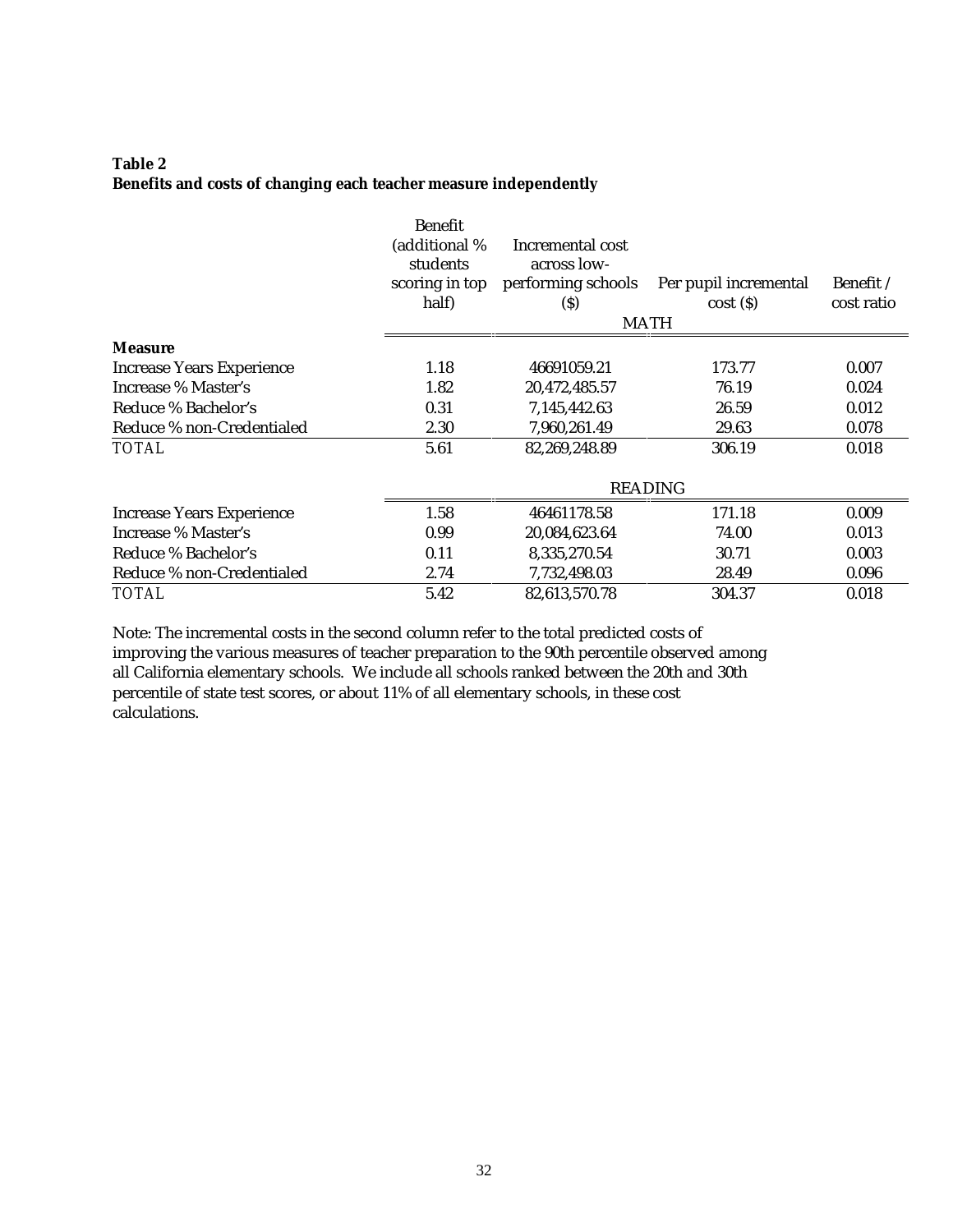# **Table A.1 Characteristics of low-performing schools and middle-performing schools, 1997-1998**

|                                                                                                             |               | <b>Reading</b>          |                   | <b>Math</b>   |                         |                   |  |
|-------------------------------------------------------------------------------------------------------------|---------------|-------------------------|-------------------|---------------|-------------------------|-------------------|--|
|                                                                                                             | Low<br>school | <b>Median</b><br>school | <b>Difference</b> | Low<br>school | <b>Median</b><br>school | <b>Difference</b> |  |
| Percentage of non-<br>ELL students at or<br>above national<br>median<br>Percentage of<br>students receiving | 26.38         | 41.93                   | 15.55             | 26.26         | 41.32                   | 15.06             |  |
| free/reduced-price<br>lunch                                                                                 | 80.41         | 60.25                   | $-20.16$          | 77.16         | 59.48                   | $-17.68$          |  |
| Average teacher<br>experience<br>Percentage of                                                              | 11.61         | 12.47                   | 0.86              | 11.62         | 12.43                   | 0.81              |  |
| teachers with at<br>least Master's<br>Percentage of                                                         | 24.55         | 26.12                   | 1.57              | 24.00         | 26.46                   | 2.47              |  |
| teachers with at<br>most Bachelor's<br>Percentage of                                                        | 28.70         | 19.88                   | $-8.82$           | 25.93         | 19.56                   | $-6.37$           |  |
| teachers not fully<br>credentialed                                                                          | 17.24         | 11.42                   | $-5.82$           | 16.09         | 10.78                   | $-5.31$           |  |
| Average class size                                                                                          | 25.39         | 24.95                   | $-0.44$           | 24.81         | 25.02                   | 0.22              |  |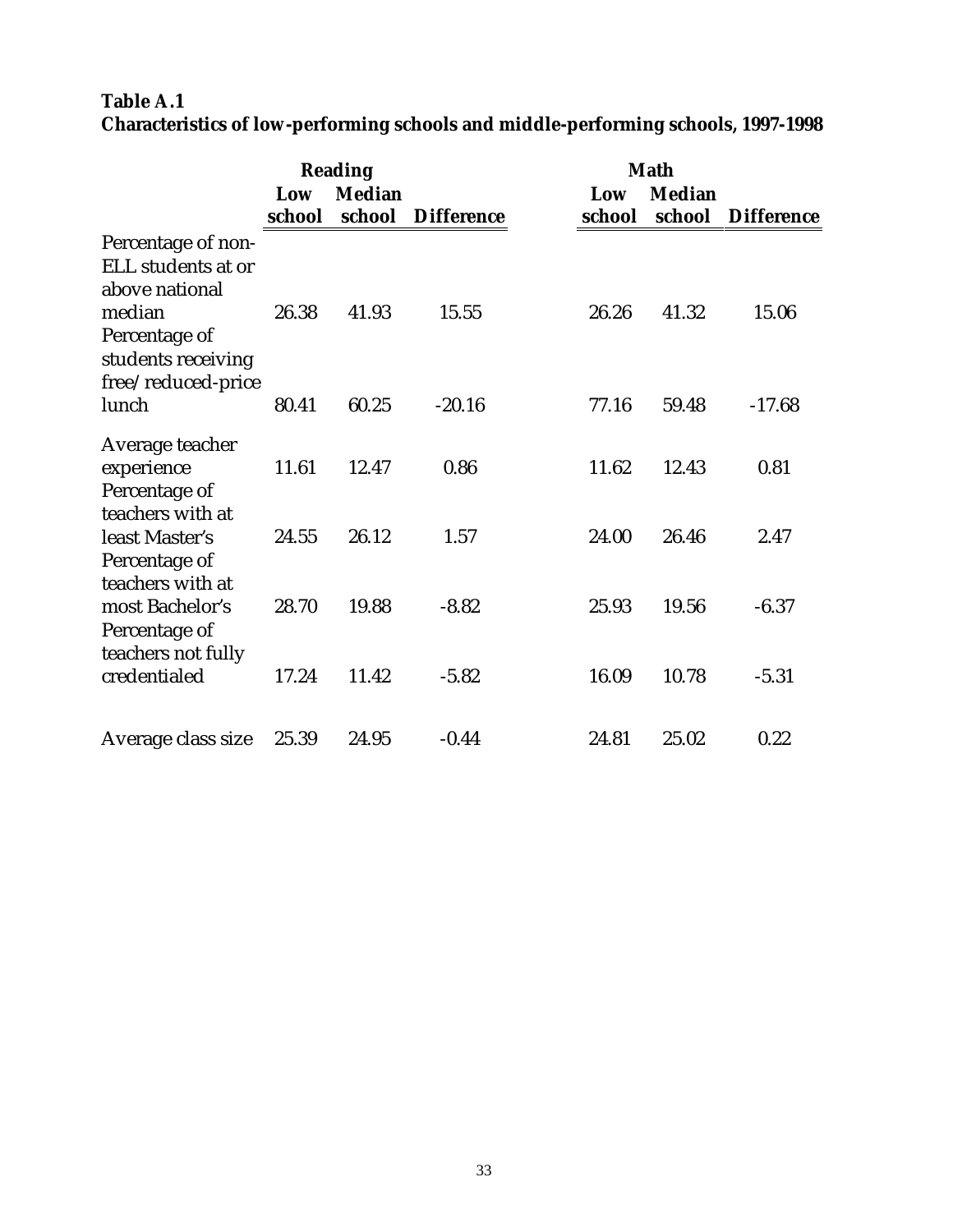**Changes in resources from low-performing school level to resource levels at medianperforming school and expected gain in percentage of students scoring at or above the national median, 1997-1998** 

**Math** 

|                                                                                                                                     |            | Median-<br>performing |                   | <b>Predicted</b><br><b>Gain or</b><br><b>Loss from</b><br>1-Unit | <b>Benefit</b><br>(difference |
|-------------------------------------------------------------------------------------------------------------------------------------|------------|-----------------------|-------------------|------------------------------------------------------------------|-------------------------------|
| Characteristic                                                                                                                      | Low school | school                | <b>Difference</b> | Change*                                                          | *gain)                        |
| Average teacher experience<br>Percentage of teachers with at                                                                        | 11.62      | 12.43                 | 0.81              | 0.235                                                            | 0.19                          |
| least Master's                                                                                                                      | 24.00      | 26.46                 | 2.47              | 0.086                                                            | 0.21                          |
| Percentage of teachers with at<br>most Bachelor's<br>Percentage of teachers not                                                     | 25.93      | 19.56                 | $-6.37$           | $-0.013$                                                         | 0.08                          |
| fully credentialed                                                                                                                  | 16.09      | 10.78                 | $-5.31$           | $-0.143$                                                         | 0.76                          |
| Average class size                                                                                                                  | 24.81      | 25.02                 | 0.22              | 0.035                                                            | 0.01                          |
| Total predicted percentage of<br>additional students scoring in<br>top half<br>Reading                                              |            |                       |                   |                                                                  | 1.25                          |
| Average teacher experience                                                                                                          | 11.61      | 12.47                 | 0.86              | 0.315                                                            | 0.27                          |
| Percentage of teachers with at<br>least Master's                                                                                    | 24.55      | 26.12                 | 1.57              | 0.048                                                            | 0.08                          |
| Percentage of teachers with at<br>most Bachelor's<br>Percentage of teachers not                                                     | 28.70      | 19.88                 | $-8.82$           | $-0.004$                                                         | 0.04                          |
| fully credentialed                                                                                                                  | 17.24      | 11.42                 | $-5.82$           | $-0.159$                                                         | 0.93                          |
| Average class size                                                                                                                  | 25.39      | 24.95                 | $-0.44$           | 0.042                                                            | $-0.02$                       |
| Total predicted percentage of<br>additional students scoring in<br>top half<br>* from Betts, Rueben, and Danenberg (2000) Table 8.2 |            |                       |                   |                                                                  | 1.29                          |

\*\* from Betts, Rueben, and Danenberg (2000) Table 8.1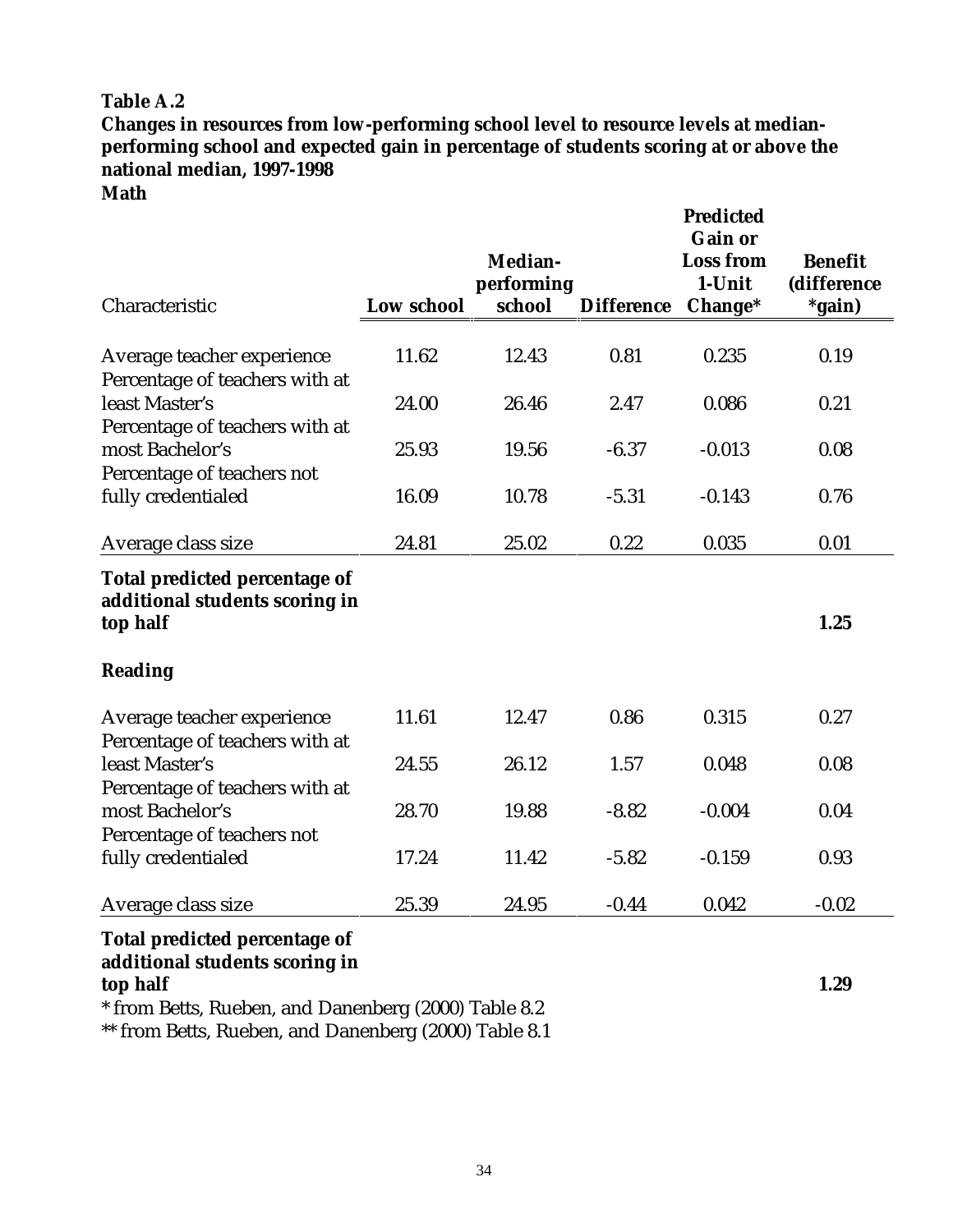**Changes in resources from low-performing school level to statewide 90th percentile resource Level and expected gain in percentage of students scoring at or above the national median, 1997-1998.** 

# **Math**

|                                                                                    |                                        | 90th<br><b>Percentile</b> |          | <b>Predicted</b><br><b>Gain or</b><br><b>Loss from</b><br>1-Unit | <b>Benefit</b>    |
|------------------------------------------------------------------------------------|----------------------------------------|---------------------------|----------|------------------------------------------------------------------|-------------------|
| Characteristic                                                                     | <b>Low school Statewide Difference</b> |                           |          | Change*                                                          | (difference*gain) |
| Average teacher experience<br>Percentage of teachers with                          | 11.62                                  | 16.64                     | 5.02     | 0.235                                                            | 1.18              |
| at least Master's<br>Percentage of teachers with                                   | 24.00                                  | 45.16                     | 21.16    | 0.086                                                            | 1.82              |
| at most Bachelor's<br>Percentage of teachers not                                   | 25.93                                  | 1.87                      | $-24.06$ | $-0.013$                                                         | 0.31              |
| fully credentialed                                                                 | 16.09                                  | 0.00                      | $-16.09$ | $-0.143$                                                         | 2.30              |
| Average class size                                                                 | 24.81                                  | 20.00                     | $-4.81$  | 0.035                                                            | $-0.17$           |
| <b>Total predicted percentage</b><br>of additional students<br>scoring in top half |                                        |                           |          |                                                                  | 5.45              |
| <b>Reading</b>                                                                     |                                        |                           |          |                                                                  |                   |
| Average teacher experience<br>Percentage of teachers with                          | 11.61                                  | 16.64                     | 5.03     | 0.315                                                            | 1.58              |
| at least Master's<br>Percentage of teachers with                                   | 24.55                                  | 45.16                     | 20.61    | 0.048                                                            | 0.99              |
| at most Bachelor's<br>Percentage of teachers not                                   | 28.70                                  | 1.87                      | $-26.83$ | $-0.004$                                                         | 0.11              |
| fully credentialed                                                                 | 17.24                                  | 0.00                      | $-17.24$ | $-0.159$                                                         | 2.74              |
| Average class size                                                                 | 25.39                                  | 20.00                     | $-5.39$  | 0.042                                                            | $-0.23$           |
| <b>Total predicted percentage</b><br>of additional students<br>scoring in top half |                                        |                           |          |                                                                  | 5.19              |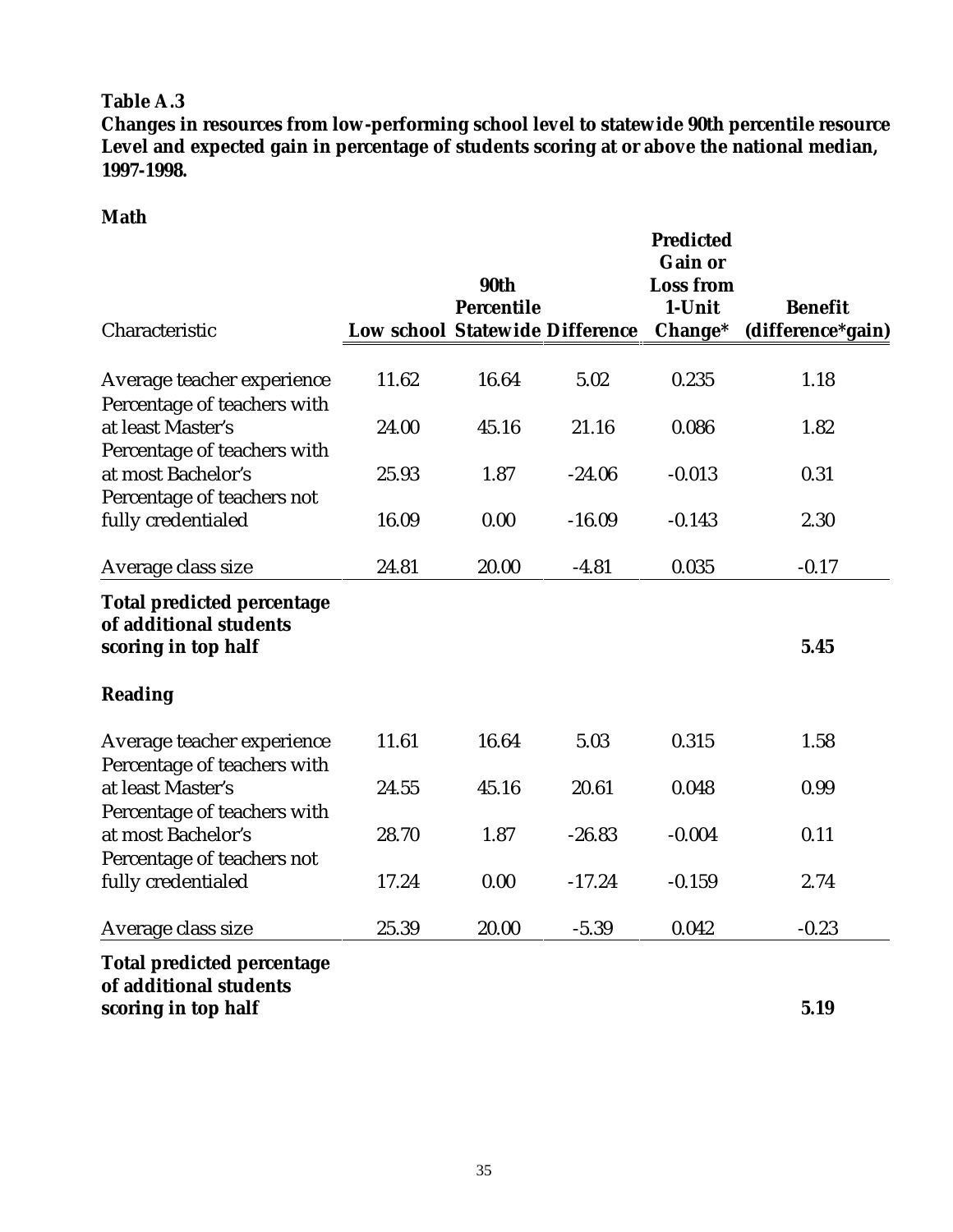Changes in average resources from low-performing school level to a high-performing school and expected gain in percentage of students scoring at or above the national median, 1997-1998

## **Math**

|                                                                                      | Low<br>performing | High<br>performing |                    | <b>Predicted</b><br><b>Gain or Loss</b><br>from 1-Unit | <b>Benefit</b><br>(difference*gain) |  |
|--------------------------------------------------------------------------------------|-------------------|--------------------|--------------------|--------------------------------------------------------|-------------------------------------|--|
| Characteristic                                                                       | school            | school             | Difference Change* |                                                        |                                     |  |
| Average teacher<br>experience                                                        | 11.62             | 13.44              | 1.82               | 0.235                                                  | 0.43                                |  |
| Percentage of teachers<br>with at least Master's                                     | 24.00             | 29.52              | 5.52               | 0.086                                                  | 0.47                                |  |
| Percentage of teachers<br>with at most Bachelor's                                    | 25.93             | 13.11              | $-12.82$           | $-0.013$                                               | 0.17                                |  |
| Percentage of teachers<br>not fully credentialed                                     | 16.09             | 5.82               | $-10.27$           | $-0.143$                                               | 1.47                                |  |
| Average class size                                                                   | 24.81             | 25.49              | 0.69               | 0.035                                                  | 0.02                                |  |
| <b>Total expected</b><br>percentage of<br>additional students<br>scoring in top half |                   |                    |                    |                                                        | 2.56                                |  |
| Reading                                                                              |                   |                    |                    |                                                        |                                     |  |
| Average teacher<br>experience                                                        | 11.61             | 13.58              | 1.97               | 0.315                                                  | 0.62                                |  |
| Percentage of teachers<br>with at least Master's                                     | 24.55             | 29.48              | 4.93               | 0.048                                                  | 0.24                                |  |
| Percentage of teachers<br>with at most Bachelor's                                    | 28.70             | 12.11              | $-16.59$           | $-0.004$                                               | 0.07                                |  |
| Percentage of teachers<br>not fully credentialed                                     | 17.24             | 4.28               | $-12.95$           | $-0.159$                                               | 2.06                                |  |
| Average class size                                                                   | 25.39             | 25.74              | 0.36               | 0.042                                                  | 0.01                                |  |
| <b>Total expected</b><br>percentage of<br>additional students<br>scoring in top half |                   |                    |                    |                                                        | 3.00                                |  |

\* from Betts, Rueben, and Danenberg (2000) Table 8.2

\*\* from Betts, Rueben, and Danenberg (2000) Table 8.1

(A low-performing school is defined as being between the 20th and 30th percentile of scores. A high-performing school is defined as being between the 85th and 95th percentile of scores.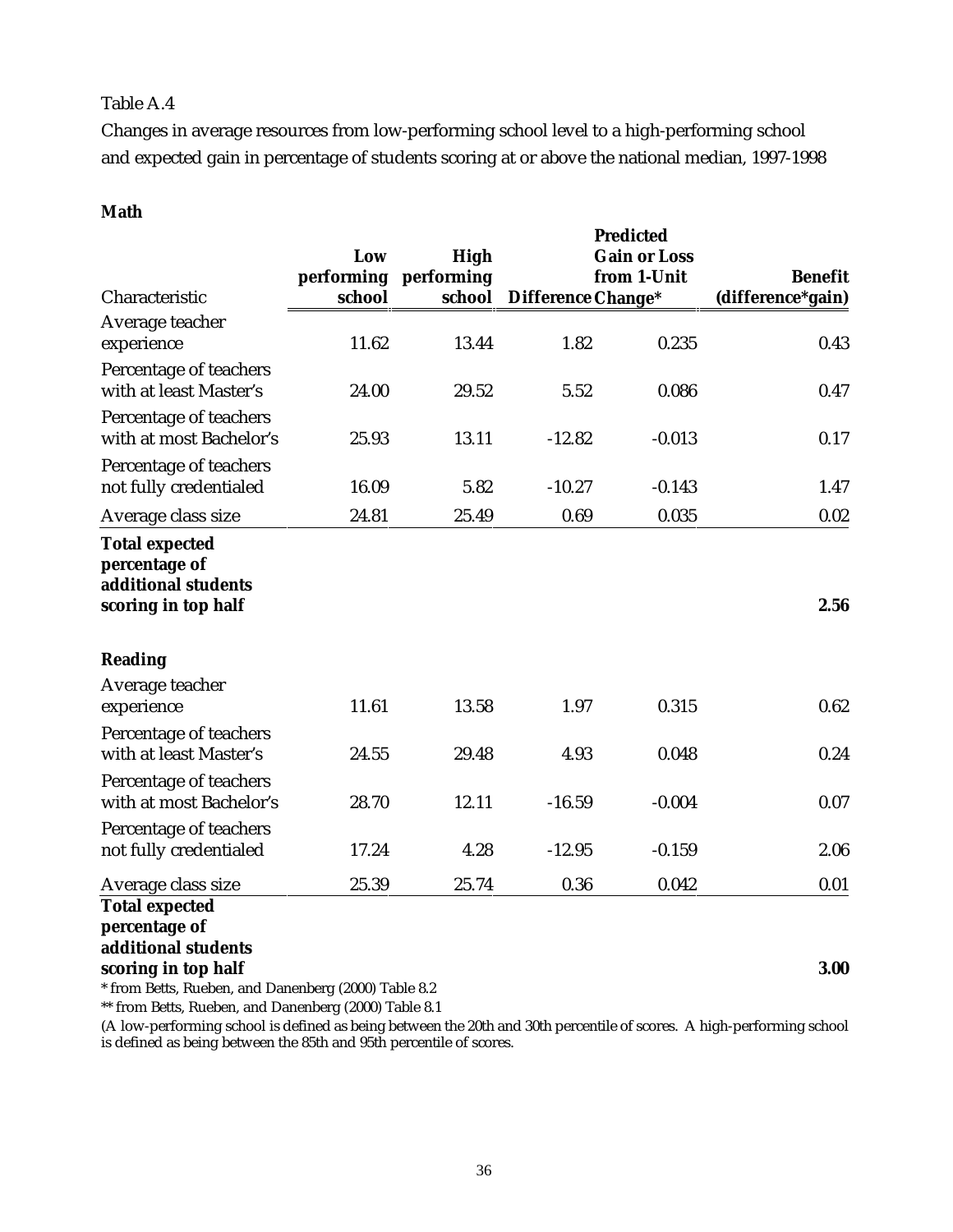Average Annual Salary, by Experience and Education Categories, 1997-1998

|                          | Average Annual Salary \$ |                 |        |  |  |  |  |
|--------------------------|--------------------------|-----------------|--------|--|--|--|--|
| <b>Experience Levels</b> | MaxBA                    | $BA + 30$ MinMA |        |  |  |  |  |
|                          |                          | Units           |        |  |  |  |  |
| 0-2 Years                | 29,873                   | 30,893          | 32,839 |  |  |  |  |
| 3-5 Years                | 31,892                   | 33,860          | 36,610 |  |  |  |  |
| 6-10 Years               | 36,163                   | 39,262          | 43,316 |  |  |  |  |
| 11-19 Years              | 38,004                   | 42,536          | 50,004 |  |  |  |  |
| 20 or More Years         | 38,645                   | 43,426          | 53,238 |  |  |  |  |

Source: Rueben & Herr (2000)